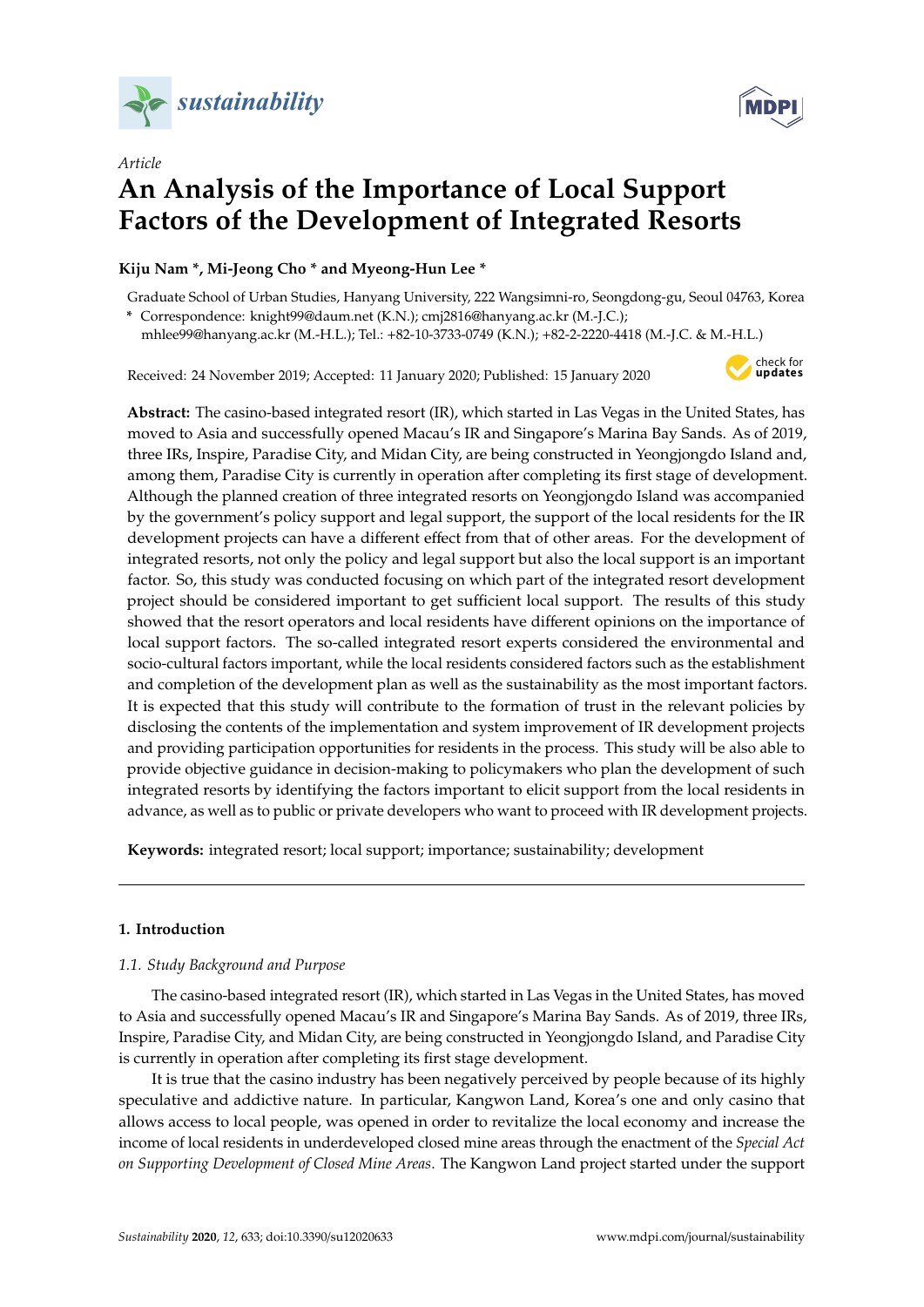of local residents with the aim of developing underdeveloped areas, promoting local revitalization, and increasing the income of local residents.

Recently, however, conflicts have continued in Kangwon Land, because of a disagreement with local residents [\[1\]](#page-15-0) about the closing time of casinos and a disagreement with the local government [\[2\]](#page-15-1) about the calculation standard of closed mine funds for the return of profits to local communities. Kangwon Land continuously makes efforts to revitalize the local economy using natural and industrial heritage by holding seminars on the "utilization of forests and nature of closed mine areas" [\[3\]](#page-15-2). However, there are also pros and cons to alternative projects that Kangwon Land intends to carry out pursuant to the related rules to support alternative industries that can increase the income of local residents and revitalize the local economy, substituting the coal industry [\[4\]](#page-15-3).

In Jeju Island, the Iho Amusement Park Development Project, which intended to develop a resort, including an eight-story, 1200-room hotel and a casino on the beach near the center of Jeju City, was suspended for 10 years due to the opposition of the local government against the casino. Recently, however, the project was finally approved after the project gave up the casino [\[5\]](#page-15-4).

In the Free Economic Zone of Yeongjongdo Island, Incheon, three integrated resorts, including casinos, are planned to be built, for which the government is providing policy support and improving the legal system. However, the examples of the Kangwon Land and Jeju Island mentioned above show us that it is very important to obtain local support in carrying out development projects and to make practical efforts for cooperation with local residents during IR operation, even with government policy support. Unlike other resort development projects, the integrated resort development projects influence the local areas more deeply, so the support from local residents is considered more important than anything else.

In Korea, the development of casino-based integrated resorts has just begun, so related research is not actively being conducted. Existing studies are on general resorts, and research on casino-based integrated resorts is in the beginning stage.

One of the characteristics of integrated resort development is a large-scale development. Therefore, the proposition of "sustainable development" should always be kept in mind. The development of casino-based integrated resorts is not an open theme from the social and legal perspective and from the standpoints of local residents. There are always problems in the planning, progress, and operation of the reports' development projects, so sustainable development is very important.

It is expected that this study will contribute to the formation of trust in the relevant policies by disclosing the detailed contents of the IR development projects and providing participation opportunities for residents in the process. This study will also be able to provide objective guidance in decision-making, not only for policymakers who plan the development of such integrated resorts by identifying factors important to elicit support from the local residents, but also for public or private developers who want to proceed with the IR development projects. This study will also be able to contribute to the sustainability of integrated resorts constructed in Korea.

#### *1.2. Study Scope and Method*

The spatial scope of this study will be limited to Yeongjongdo Island, located in Incheon Metropolitan City, where casino-based integrated resorts are being operated or constructed.

Two methods are used in this study. The first method is a process of deriving indicators through previous studies, where we extract the factors related to local support and verify the adequacy of the factors by carrying out professional group interviews (FGI). Next, we conduct a questionnaire survey using the AHP (Analytic Hierarchy Process) model to identify the importance of the factors from the standpoint of IR development experts and local residents, and derive the results and analyze their differences.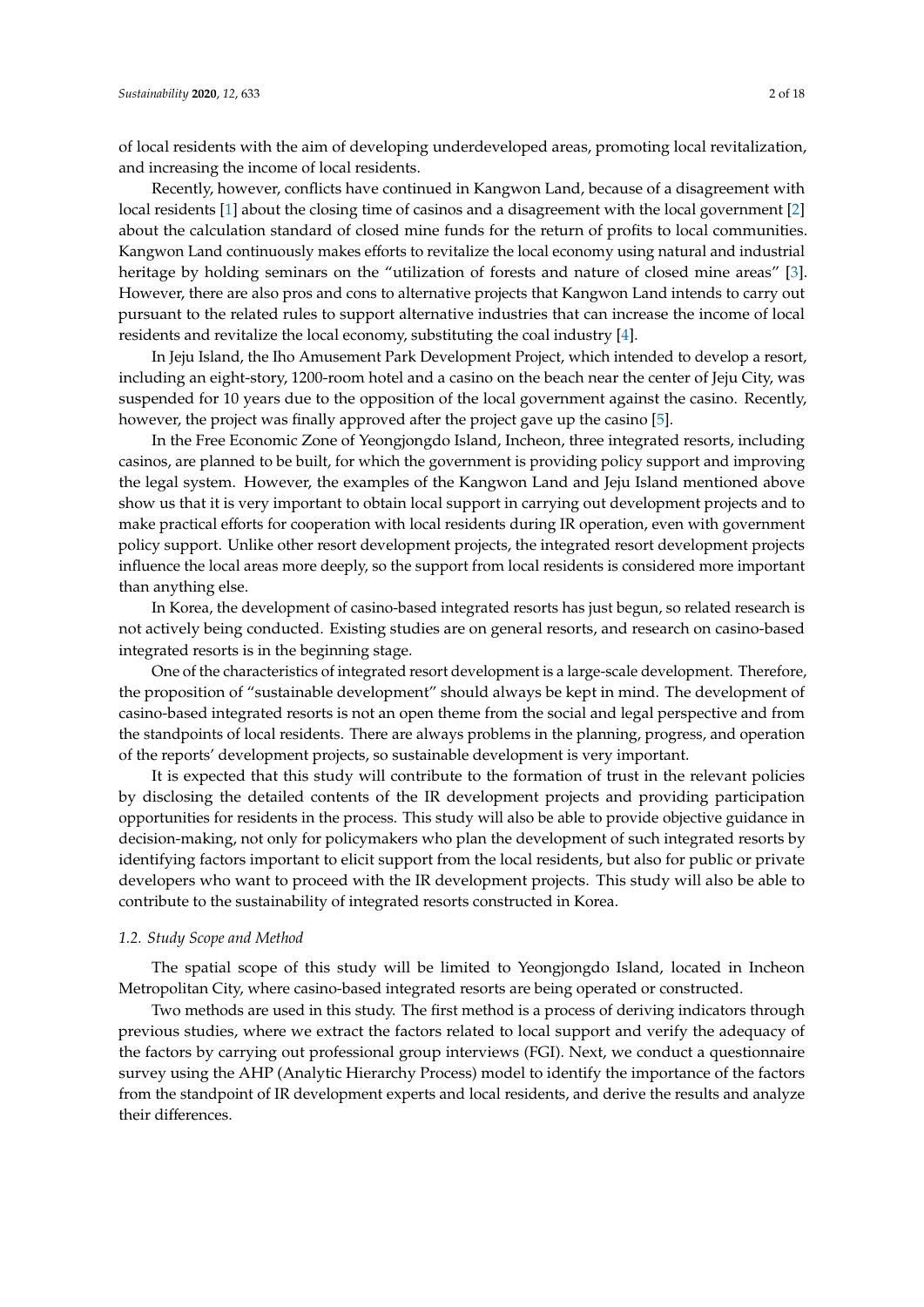## **2. Theoretical Study and Review of Previous Studies**

#### *2.1. Current Status of Integrated Resorts*

#### 2.1.1. Concept of Integrated Resorts

The term "resort" was first used in Yongpyeong in Korea, and in 2010, when the casino-based Marina Bay Sands and Resorts World Sentosa were developed, the Singapore government started to call them integrated resorts. Since then, the term "integrated resort" has been generalized and widely used at home and abroad [\[6\]](#page-15-5).

Different countries refer to the resort differently; Japan calls them integrated resorts, Australia calls them integrated tourism resorts (ITR), and the Philippines call them entertainment cities [\[7\]](#page-15-6).

Recently, there has been an increasing tendency in Korean people to recognize that casinos are included in integrated resorts, even if they are not specifically indicated.

In this study, we define the concept of integrated resorts as a comprehensive facility that includes accommodation facilities, conference facilities, and related amusement parks and shopping facilities, including casinos, with some connectivity with surrounding tourist attractions.

#### 2.1.2. Current Status of Foreign and Domestic Integrated Resorts

Currently, three integrated resorts are being built in Yeongjongdo Island, Incheon Metropolitan City. The first one is the Inspire IR (Inspire Integrated Resort) at the left side of the Incheon International Airport, which is being built by Mohegan Gaming & Entertainment (MGE). As of the end of October 2019, MGE signed a contract with Hanwha E&C, and the construction will start in 2020 in full scale and the resort is expected to be opened stage by stage [\[8\]](#page-15-7).

The second one is RFCZ Korea (Guangzhou R&F Properties, Caesars) located in Midan City. As of the end of October 2019, the basement frame construction was completed and the ground basement construction is in progress. The interior work will start soon [\[9\]](#page-15-8).

The third one is Paradise City, located in the International Business District. The first-stage facility was fully opened when the Wonder Box, the final facility of the first stage, was opened at the end of March 2019, but additional development was not yet decided because the development plan for the second-stage site was not concretely fixed [\[10\]](#page-15-9).

Now, take a look at the foreign integrated resorts in Macau, the Philippines, Las Vegas, etc.

First, in Macau, six representative integrated resorts, Sands China, Galaxy Entertainment, Wynn Macau, Melco Resorts, SJM, and MGM China, are being operated.

Among them, Sands China, a subsidiary of Las Vegas Sands of the United States, entered the Macau IR market with the opening of Sands Macau in May 2004. The corporate value of Sands China, listed on the Hong Kong Stock Exchange (HKEX) in November 2009, is estimated at USD 34.56842 billion (about KRW 38.5092 trillion) as of 31 December 2018 [\[11\]](#page-15-10). Sands China owns and operates a total of five IRs—Sands Macao, located in Macau Peninsula, the Venetian Macao, the Plaza Macao, Sands Cotai Central, and the Parisian Macao, located in Cotai (Sands China, 2019). In 2018, it generated a net revenue of USD 8.689 billion (about KRW 9.5673 trillion), a 14.2% increase from 2017 [\[11\]](#page-15-10). Galaxy Entertainment Group (hereinafter referred to as "Galaxy Entertainment") was selected as Macau's first-phase casino operator in 2002 and now it operates Galaxy Macau, the number one global sales IR, as its main IR [\[12](#page-15-11)[,13\]](#page-15-12). The corporate value of Galaxy Entertainment, listed on the Hong Kong Stock Exchange (HKEX) in October 1991, is estimated at USD 26.83974 billion (about KRW 29.8995 trillion) as of 31 December 2018 [\[12,](#page-15-11)[13\]](#page-15-12). Starting with the opening of Waldo Casino in July 2004, Galaxy Entertainment opened Rio Casino in January 2006, President Casino in April 2006. Grand Waldo Casino in September 2006, Star World Macau in October 2006, Galaxy Macau in May 2011, and Broadway Macau in May 2015, one by one [\[14\]](#page-15-13). Its total net revenue in 2018 was USD 7.045 billion (about KRW 7.7571 trillion), a 12.9% increase from 2017 [\[12,](#page-15-11)[13\]](#page-15-12).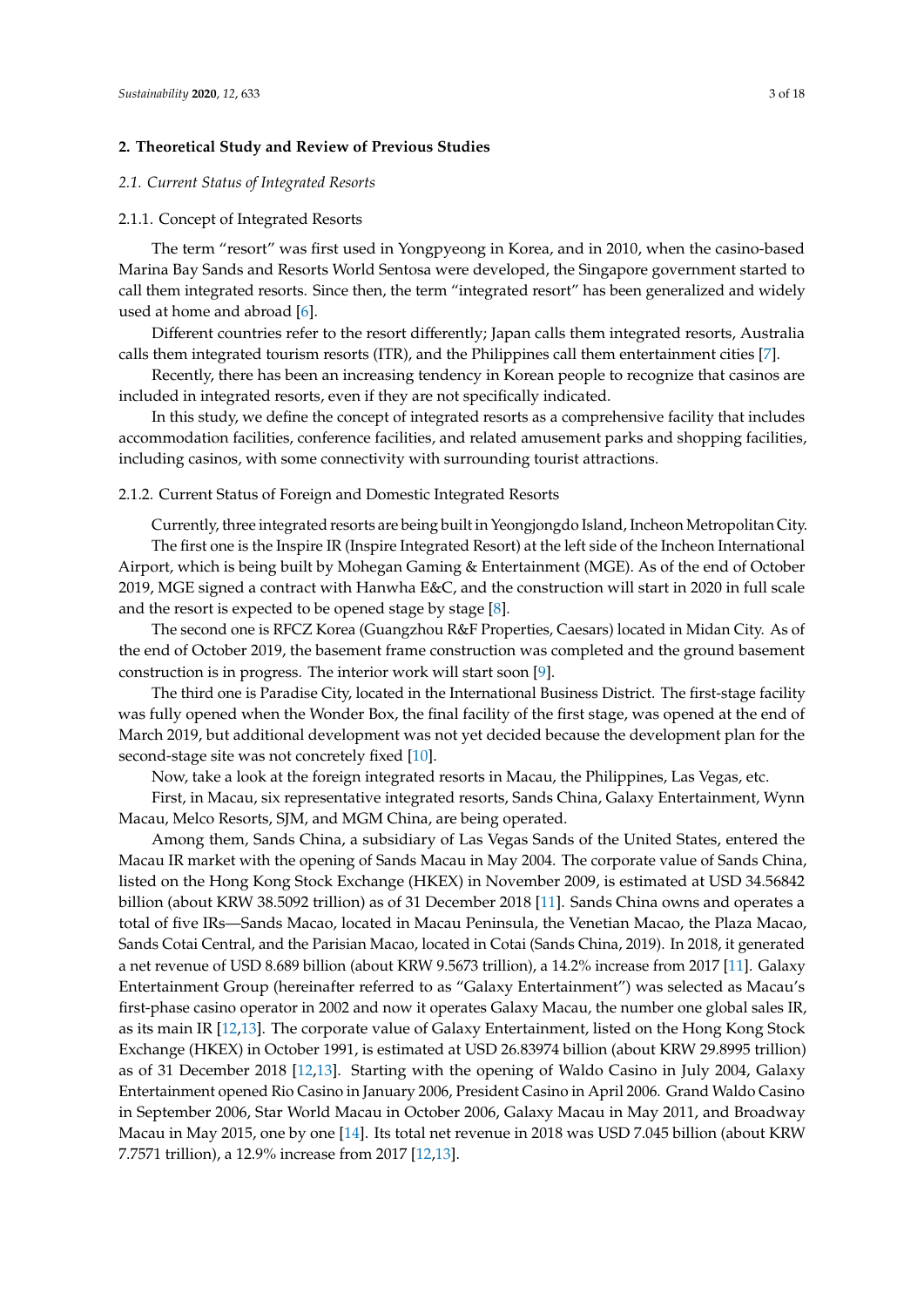Wynn Macau, a subsidiary of Wynn Resorts of the United States, entered Macau IR market with the opening of Wynn Macau in September 2006. The corporate value of Sands China, listed on the Hong Kong Stock Exchange (HKEX) in 2009, is estimated at USD 11.3219 billion (about KRW 12.6126 trillion) as of 31 December 2018. Wynn Macau owns Wynn Macau in Macau Peninsula and Wynn Palace in Cotai [\[15](#page-15-14)[–18\]](#page-16-0). Wynn Macau, which was opened in 2006, went through one expansion with the opening of Encore, its second tower, in April 2010, and opened a new IR Wynn Palace in 2016. Its total net revenue in 2018 was USD 5.052 billion, a 15.7% increase from 2017 [\[15–](#page-15-14)[18\]](#page-16-0).

Melco Resorts & Entertainment (hereinafter referred to as "Melco Resorts"), a subsidiary of Melco International Development in Hong Kong, entered Macau IR market with the opening of Mocha Clubs in 2003. The corporate value of Melco Resorts, listed on the NASDAQ (National Association of Securities Dealers Automated Quotations) in 2011, is estimated at USD 8.63403 billion (about KRW 9.6183 trillion) as of 31 December 2018 [\[19](#page-16-1)[–22\]](#page-16-2). Melco Resorts operates eight Mocha Clubs, Altira Macau, and Grand Dragon Casino in the entire Macau region, and City of Dreams and Studio City Casino in the Cotai region [\[23\]](#page-16-3).

SJM Holdings (hereinafter "SJM") was the first casino operator in Macau to receive casino licenses from the Macau government in 2002 and is owned by the family of Chairman Stanley Ho, the kingpin of the Macau casino industry. The corporate value of SJM, listed on the Hong Kong Stock Exchange (HKEX) in July 2008, is estimated at USD 5.17796 billion (about KRW 5.7682 trillion) as of 31 December 2018 [\[24–](#page-16-4)[26\]](#page-16-5). SJM operates a total of 22 casinos, including 4 casinos that it directly operates and 18 satellite casinos operated by other companies, although SJM owns their licenses [\[27\]](#page-16-6).

MGM China Holdings, a subsidiary of US casino company MGM Resorts International (hereinafter "MGM China"), started its casino business in the Macau Peninsula in December 2007. MGM China, a sub-concessionaire of the Macau casino market, acquired a sub-license from SJM, the primary concessionaire. The corporate value of MGM China, listed on the Hong Kong Stock Exchange (HKEX) in June 2011, is estimated at USD 6.33753 billion (about KRW 7.06 trillion) as of 31 December 2018 [\[28](#page-16-7)[,29\]](#page-16-8). MGM China owns and operates MGM Macau in Macau Peninsula, and opened a new IR, MGM Cotai, in Cotai Region in February 2018 [\[30\]](#page-16-9).

In Singapore, there are two integrated resorts: Marina Bay Sands and Genting Singapore (Resorts World Sentosa).

The Marina Bay Sands (MBS) is located in Marina Bay, the central region of Singapore, and it is owned by the US IR operator Las Vegas Sands. Unlike Macau IR, which is operated by Sands China, a separate joint venture, MBS is operated directly by Las Vegas Sands through its local subsidiary. Sheldon G. Adelson, the founder, acts as the chairman of Las Vegas Sands, and George Tanasijevich has been acting as the president and CEO of MBS since July 2011. Built on a total area of 581,400 m<sup>2</sup>, MBS is composed of casinos, hotels, Sands EXPO and Convention Centre, which are MICE (Meeting, Incentives, Convention, Exhibition) facilities, and the luxury shopping mall The Shoppers at Marina Bay Sands [\[31](#page-16-10)[–33\]](#page-16-11). In 2018, MBS's total net revenue was USD 3.069 billion, a 2.1% decrease from 2017 [\[31](#page-16-10)[–33\]](#page-16-11).

Genting Singapore was established in 1984 and entered the Singapore IR market in January 2010 with the opening of Resorts World Sentosa (RWS) on Sentosa Island. The corporate value of Genting Singapore, listed on the Singapore Stock Exchange (SGX) in December 2015, is estimated at USD 8.6264 billion (about KRW 9.6098 trillion) as of 31 December 2018 [\[34](#page-16-12)[–37\]](#page-16-13). Built on a total area of 490,000 m<sup>2</sup>, RWS consists of eight hotels, including luxury villas, theme park Universal Studio Singapore, casinos, a water attraction complex Marine Life Park, and Resorts World Theater, with 1600 seats [\[34–](#page-16-12)[37\]](#page-16-13).

In Philippines, there are three integrated resorts: Bloomberry Resorts, Travellers International Hotel Group, and Melco Resorts & Entertainment (Philippines).

Bloomberry Resorts opened Solaire Resort & Casino in March 2013 after acquiring an IR business license for Entertainment City, a Philippine IR complex, in 2009. Solaire Resorts & Casino is equipped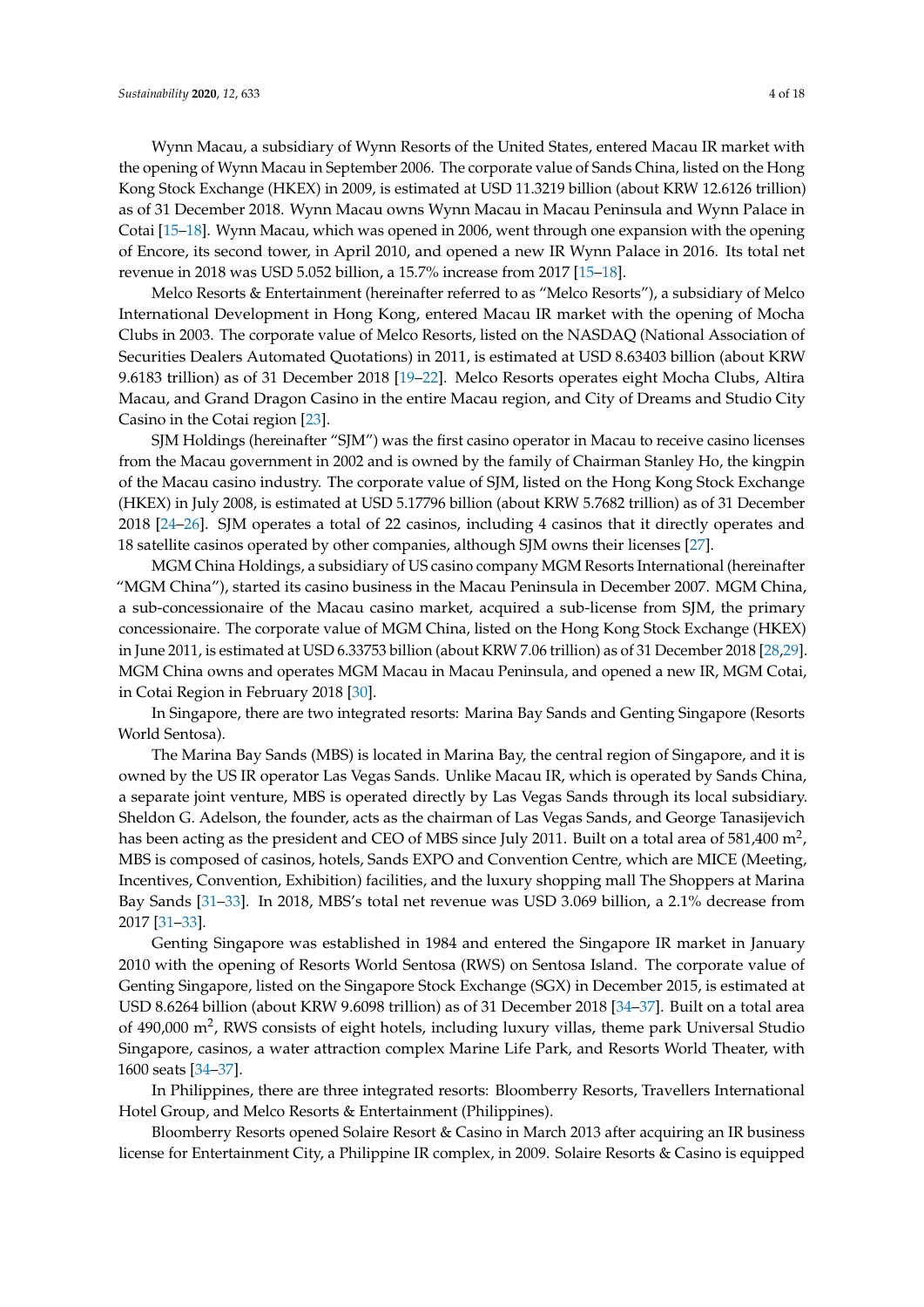with an 800-room hotel, two casinos, a multi-purpose venue with 1760 seats, and a number of restaurants and shopping malls [\[38\]](#page-16-14).

The Travellers International Hotel Group (hereinafter "Travellers International") is a joint venture established by the Philippine Alliance Global Group and Genting Hong Kong, a subsidiary of the Genting Group, and it operates Resorts World Manila (hereinafter "RWM"), the first IR in the Philippines. In addition to the casino, RWM owns such auxiliary facilities as eight hotels, a multi-purpose venue with 1500 seats, and a number of shopping malls and restaurants [\[39](#page-16-15)[,40\]](#page-16-16).

Melco Resorts & Entertainment (Philippines) (hereafter "Melco Resorts Philippines") established and is operating City of Dreams Manila, the third IR in Entertainment City. City of Dreams Manila in the Entertainment City was built on a total area of 6.2 ha and was officially opened in February 2015 after the pilot operation in December 2104 [\[19–](#page-16-1)[22,](#page-16-2)[41\]](#page-16-17).

In Las Vegas, there are four representative IRs: MGM Resorts International, Caesars Entertainment, Wynn Resorts, and Las Vegas Sands.

MGM Resorts International first started its casino business in 1969 and became the largest IR company in the United States with the opening of a casino in Atlantic City, along with the establishment of MGM Grand Hotel and Casino in Las Vegas. MGM Resorts operates nine IRs, including Bellagio, MGM Grand Las Vegas, and Mandalay Bay, on the Las Vegas Strip [\[42–](#page-16-18)[44\]](#page-16-19).

Caesars Entertainment is the world's oldest casino company, which has grown into a world-renowned IR company since it started its business in 1937 with the opening of Harrah's Bingo Club in Reno, Nevada. Caesars Entertainment operates 10 casinos on the Las Vegas Strip, including Caesars Palace and The LINQ Hotel & Casino [\[45–](#page-16-20)[47\]](#page-16-21).

Founded in 2002, Wynn Resort established a subsidiary in 2006 and entered Macau market, and now it operates one IR in Las Vegas and two IRs in Macau. Wynn Resorts owns and operates Wynn Las Vegas, a luxury concept IR, on the Las Vegas Strip [\[48\]](#page-16-22).

Led by the Chairman Sheldon Adelson, Las Vegas Sands is the world's largest casino operator, with nine IRs currently operating in Las Vegas, Pennsylvania, Macau, and Singapore. Las Vegas Sands currently operates the Venetian Las Vegas IR and Sands Expo Center, a convention center, in Las Vegas [\[33,](#page-16-11)[35\]](#page-16-23).

The first integrated resort in other countries was NagaCorp in Cambodia, which operates Naga World, the largest IR in Cambodia and the only IR in Phnom Penh, and Naga2. Naga World, which became a true IR through its first completion in 2003, expanded its facilities three times from 2007 to 2009, and it operates a hotel with 755 rooms and a casino built on a total area of  $20,918$  m<sup>2</sup> as of the end of 2018. Naga2, which was newly opened in November 2017, is connected to Naga World through the 9832 m<sup>2</sup> Naga City Walk, which was completed in 2016, and it owns a casino built on an area of 28,666  $m<sup>2</sup>$  and a hotel with 903 rooms [\[49\]](#page-17-0).

The second one is Genting Malaysia, Malaysia's exclusive casino operator, which operates Resorts World Genting in Pahang in Kuala Lumpur, the capital of Malaysia. Resorts World Genting, which started operation with 60 rooms in 1969, has been expanding its facilities every year, and now operates seven hotels with about 10,500 rooms and casinos, as of the end of December 2018 [\[50](#page-17-1)[–52\]](#page-17-2).

The third one is Summit Ascent Holdings, established in 1993. It is an IR operator based in Hong Kong and it entered the Russian market in October 2015 with the opening of Tigre de Cristal in the Primorsky Integrated Entertainment Zone, an IR complex near Vladivostok [\[53\]](#page-17-3). Tigre de Cristal, which operates 24 h, targeting customers in Northeast Asia, including Russia and China, consists of a hotel with 121 rooms built on a total area of 36,000 m<sup>2</sup> and a casino built on a total area of 8000 m<sup>2</sup> [\[54\]](#page-17-4).

#### *2.2. Review of Previous Studies*

Kim Mi-joo, Lee Myung-soon, and Kim Young-mi [\[55\]](#page-17-5) verified the difference in local residents' perception of casino development according to their characteristics and suggested practical methods for casino development. They analyzed the influential factors, such as age and residence period, using demographic criteria, and also identified the influential factor of household income. They emphasized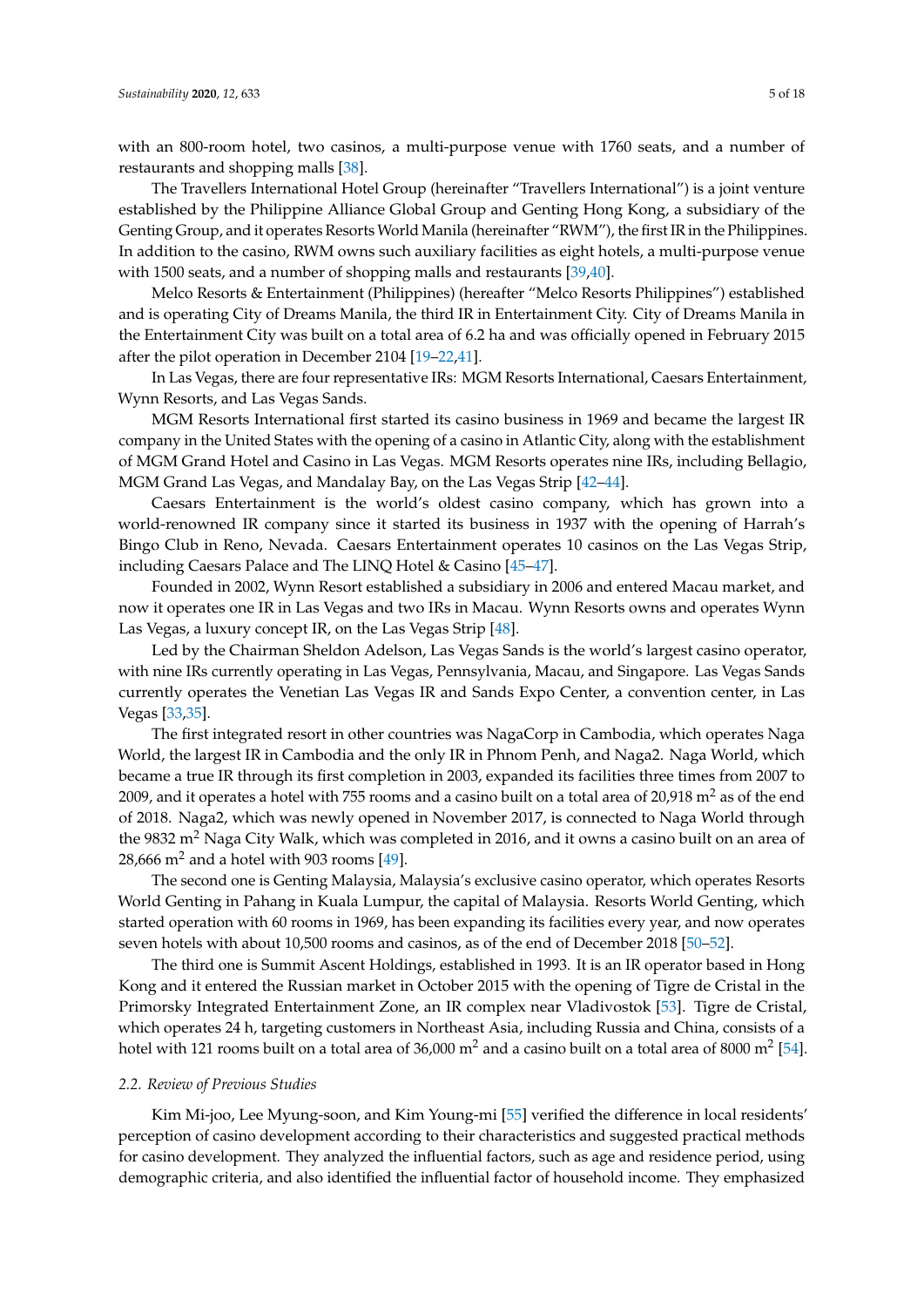the importance of local support to derive a positive opinion on casino development from local people. However, there was a limitation in their studies because they targeted only local residents, and did not reflect the opinions of casino operators, employees, and developers.

Lee Ji-hoon and Kim Yun-jeong [\[56\]](#page-17-6) analyzed the effect of "local attachment" on the perception of tourism development, and argued that there will be high concern about the conflicts among local residents if the local attachment for local development does not show unconditional support for tourism development and the development cases of other regions produce negative results. Local attachment and collective efficacy for tourism development underscore the need for active cooperation from the local region and local residents. However, there was a limitation in their studies because they conducted study only tourism experience villages (12 villages, including fishing experience villages) in Jeju Island, which were not revitalized in tourism.

Jeong Yu-ri, Jeong Sung-moon, and Kang Shin-gyum [\[57\]](#page-17-7) analyzed the effect of local attachment of the residents in urban tourism sites on tourism development, targeting the residents in Yanglim-dong and Gwangju Modern History Culture Village, and found that local attachment had an effect on local residents' perception of tourism development. However, there was a limitation in their studies because they did not use the data on various residential types and other various data collection methods in consideration of the characteristics of urban regions.

Han Seung-hoon and Shin Dong-ju [\[58\]](#page-17-8) conducted a study on the structural relationships between local attachment, development satisfaction, and development support, targeting the residents of southern Gangwon province. Their study results showed that dependency and social unity have a significant effect on development satisfaction and that development satisfaction also has a significant and positive effect on development support. It was expected that these previous studies would provide sociopsychological meaning in understanding the residents of the study areas who plan and promote tourism development in the future, but the study area was limited only to the southern region of Gangwon Province, with strong regional characteristics, which is considered a limitation of their studies.

Jang Yoon-hee and Yoon Sun-young [\[59\]](#page-17-9) conducted a study on the perception and attitudes of local residents toward the development of the Suwon Convention Center, targeting the residents of Gwanggyo New Town. The results of their studies showed that the social and cultural impact was the highest and the economic impact was also very high among the perceptions of local residents on the development of the convention center. The study results also showed that environmental impact was the lowest, and socio-cultural and economic impacts had a significant influence on the attitude of local residents toward development. The limitation of their studies was that various variables such as economic power, occupation, income, and knowledge level of the local residents were omitted, weakening the verification of social exchange theory.

Han Jin-sung, Moon Hyun-chul, and Yoon Ji-hwan [\[60\]](#page-17-10) studied the moderating effect of local attachment in the relationship between the "tourism impact perception" and "tourism development support intention" among local residents of Jeju Island. Their study results showed that the positive or negative perception of local residents of Jeju Island on the tourism development had a direct effect on their intention to support sustainable tourism development and that the local attachment had a moderating effect between the tourism impact and the intention to support sustainable development when the local attachment occurred during the process of pursuing specific goals or activities. However, there was a special limitation in their studies because they targeted only the residents of a few concentrated residential areas, not the residents of Seogwipo or coastal areas, where actual tourism development is taking place.

Jeong Seung-hoon [\[61\]](#page-17-11), in his study on the perception of tourism impact and support of sustainable tourism development of the local residents according to the listing of the Jeju Batdam Agricultural System on the world's important agricultural heritage, found that the residents who were born in that particular region had high environmentally and socially negative perception and that the villages where the tourism industry is partially activated had a higher perception and support. In addition, it was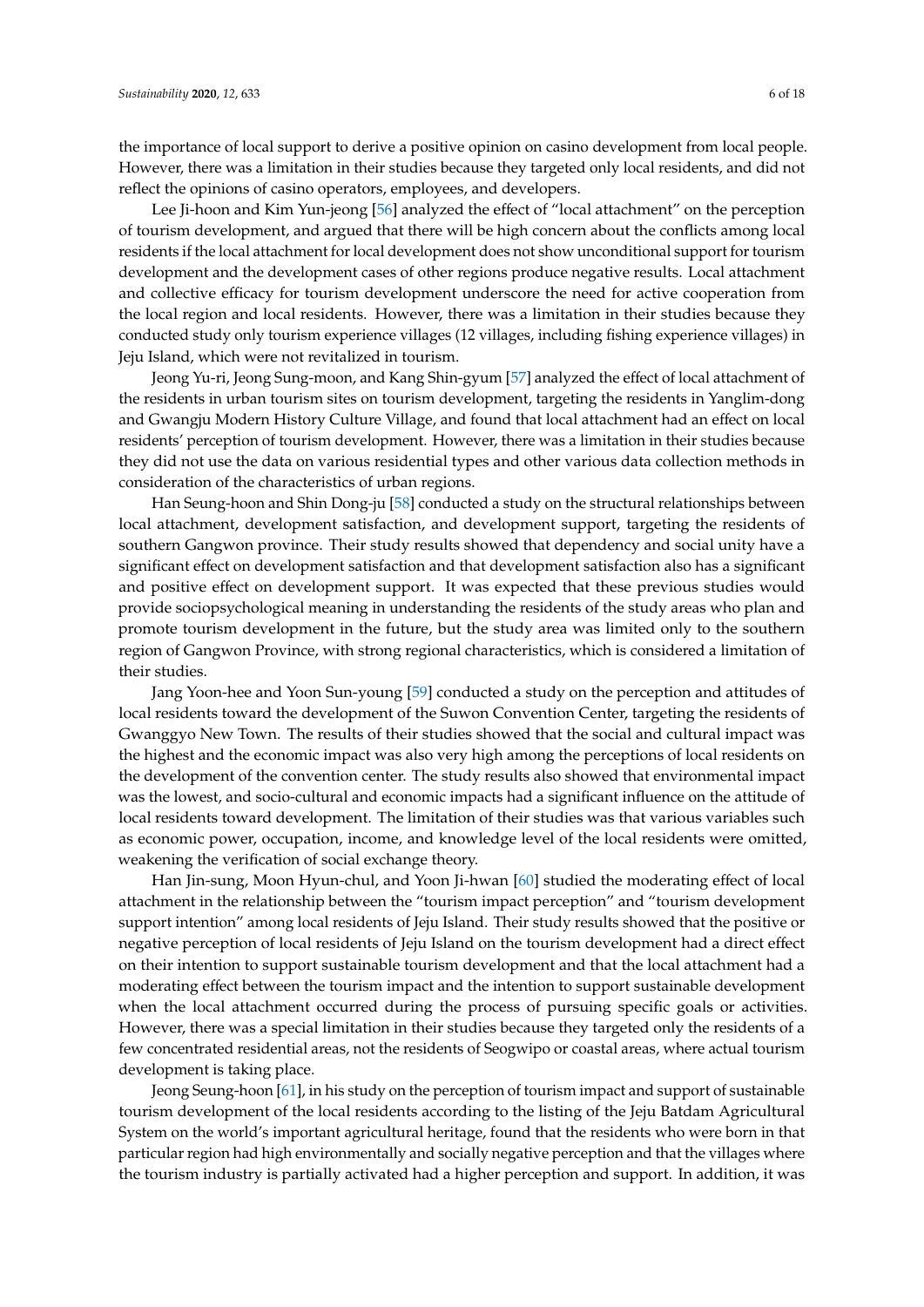found that the local residents, who perceive that listing of the Batdam Agricultural System on world's important agricultural heritage will positively contribute to the revitalization of the local economy and preservation of agricultural heritage, support sustainable tourism development. However, there was a limitation in this previous study because the research was limited to only four villages, without conducting in-depth interview with local residents.

Shin Dong-ju and Kang Yu-jin [\[62\]](#page-17-12) studied the effect of local attachment on "tourism development impact perception", benefits, and local support, targeting the local residents in the southern region of Gangwon Province. The study results showed that, first, the local attachment of the local residents had an effect on the positive aspects of tourism development impact perception but did not have an effect on negative aspect, and second, the local attachment had both positive and negative effects on economy. Third, the economic and environmental positiveness in tourism development impact perception had a positive effect on benefits, but the economic and environmental negativity had a negative effect on benefits. Fourth, the social impact had no effect on benefits. However, there was a limitation in their studies because they did not analyze the regional differences and did not use the quota sampling method.

Song Jae-ho and Ko Gye-sung [\[63\]](#page-17-13) conducted a study on tourism development impact perception and support of the local residents in Changwon City. In their studies on tourism development of the entire Changwon City, they found that, first, for additional tourism development, local residents in the Changwon region aim for nature-friendly tourism development, but prefer a development type that combines culture and facilities. Second, the local residents in Jinhae region had the highest support for tourism development utilizing historical and cultural resources with geographical characteristics added. Third, the local residents in Masan region showed low demand for additional tourism development. Fourth, as a result of the multiple regression analysis on the effect of tourism development, the residents who thought that tourism development will increase tourism income, employment, and tourist exchange supported tourism development. The residents who thought that tourism development will lead to an improvement of local image, a change of the area into an environment-friendly area, the expansion of local public infrastructure, and the comfort of the local living environment, also supported tourism development. However, there was a limitation in this study because long-term and time-series research was not sufficiently conducted and it did not consider the regional differences in tourism destinations in integrated Changwon City.

Hong Seong-bum [\[64\]](#page-17-14), in his study on the effect of tourism impact perception of local residents, policy fairness, and credibility about the casino development on regional acceptability, found that, first, among the negative impact perception and positive impact perception measured in cost and benefit, the positive impact perception determined the local acceptability of casino development, and the negative impact had an effect on local acceptability through policy credibility. Second, in the relationship between fairness perception and local acceptability in the tourism category, such as casino development, it was identified that the local residents' perception of policy fairness was a major factor in determining the acceptance of policy, and the policy credibility had a significant effect on local acceptability. Fourth, the results of the analysis on the mediating effect of policy credibility in the relationship between casino development impact factors and local acceptability showed no mediating effect. However, there was a limitation in this study because the research was not conducted on integrated resorts but only on casinos, without considering different stages or issues in development projects.

This study can be differentiated from other studies because it analyzes the importance of local support in the planning or progress stage of the development of casino-based integrated resorts, which becomes increasingly important, by reflecting the standpoints of not only the licensing agencies and operators but also the local residents, unlike the previous studies, which analyzed the impact factors from the standpoints of only the local residents in the general development projects and tourism development projects, such as casinos and resorts.

Through the analysis of the importance of local support factors from the standpoints of both the expert group and the local residents group, we will be able to identify the difference in importance of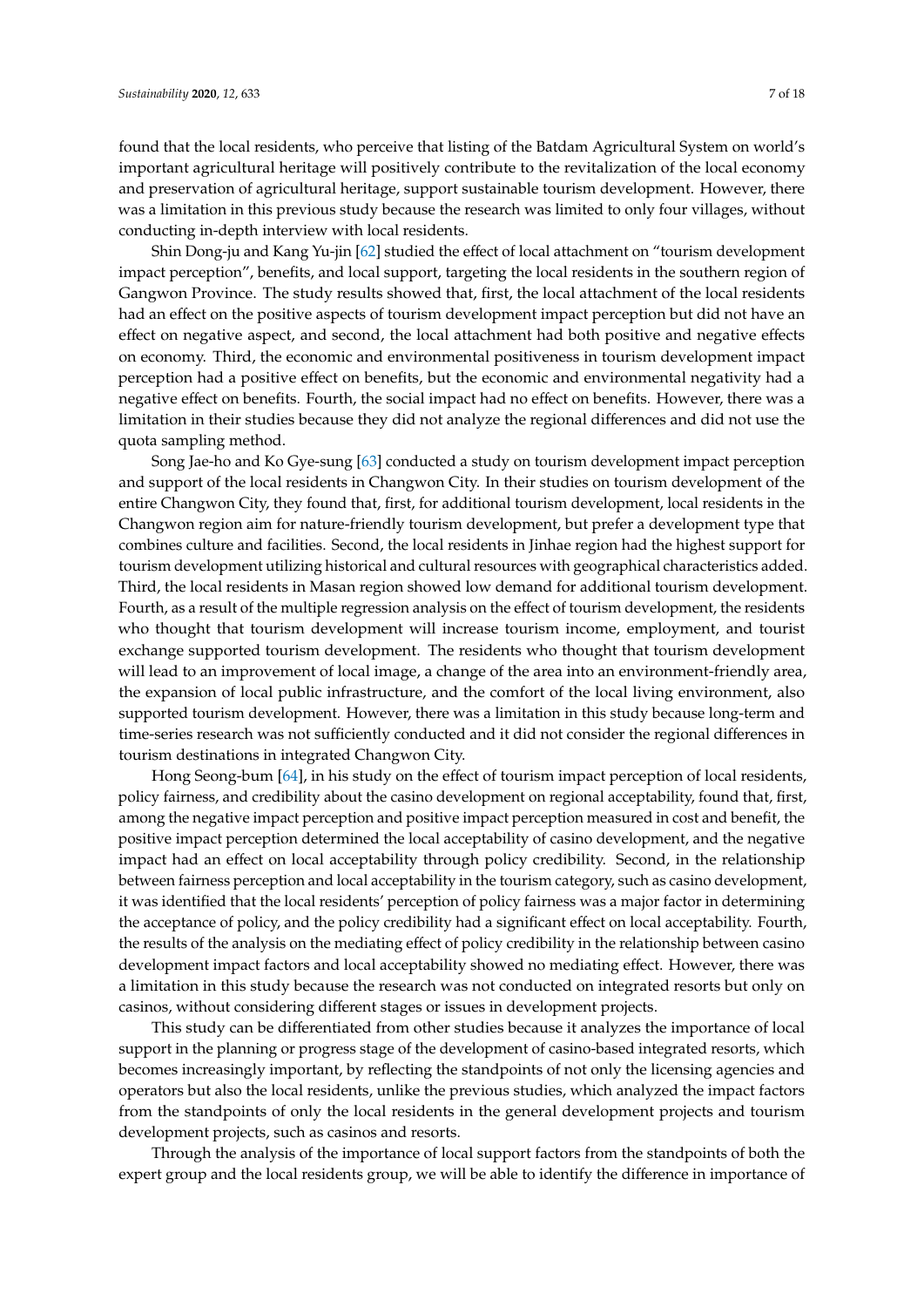local support factors between these two groups. This study will provide a great reference in making a decision about key factors when developing an integrated resort development plan. In addition, this study will be able to provide implications on how to operate integrated resorts for sustainable support of the locals, even after the completion of the integrated resort development projects.

#### **3. Analysis Framework**

## *3.1. AHP Decision-Making Model*

Analytical Hierarchy Process (AHP) is a hierarchical decision-making method that supports the systematic evaluation of alternatives with multiple decision-making goals or evaluation criteria and different preferences for individual evaluation criteria. Developed by Thomas L. Saaty at the University of Pennsylvania in the early 1970s, it has been widely used for qualitative multi-standard decision-making [\[65\]](#page-17-15). This is a structured decision-making method that enables the derivation of decision-making in the group with multiple stakeholders and participants [\[66\]](#page-17-16). It is an efficient decision-making method that can derive priorities through 1:1 pair-wise comparison of various elements related to the decision making. Through this process, the consistency of decision-making participants can be automatically verified, making reasonable and scientific decision-making possible [\[67\]](#page-17-17).

The AHP analytical method is used in many areas of public decision-making, including strategic planning, law enactment and revision, national crisis issues, military-related decisions, various national project decisions, personnel-related decisions for key positions, and decisions for labor-management agreements. It is also used for the resolution of stakeholder interests and resolution of conflicts on social issues. Furthermore, it can be used to decide whether or not to proceed with various projects, such as budget-related issues and investments, as well as to decide on proposals and manage human resources [\[68\]](#page-17-18).

The AHP method has a theoretical background based on four basic principles. First, decision makers must be able to compare two paired evaluation factors within the same hierarchy and express the strength of their preferences. Second, they must be able to express the importance according to a bounded scale within a limited range. Third, factors in one hierarchy must be dependent on factors in an adjacent higher hierarchy. Fourth, it is assumed that matters concerning the purpose of decision-making are completely included in the hierarchy [\[68\]](#page-17-18).

The analysis process of the AHP consists of four steps. In the first step, a decision hierarchy is established for each given decision-making issue according to related decision-making attributes. These factors are arranged in more detail as they are in the lower hierarchy, and the lowest hierarchy consists of several decision-making alternatives. For paired comparison, a maximum of  $7 \pm 2$  types of comparison targets included in each class are proposed. In the second step, decision-making data are collected through paired comparison between decision-making factors. In this step, the importance of the immediate lower hierarchy is assigned to achieve the goals of the factors in the higher hierarchy [\[69\]](#page-17-19). In the third step, the relative weight is estimated. In this process, the consistency index and the consistency ratio can be obtained to verify the consistency of the survey respondents. This can be verified by the relationship formula proposed by Saaty (1980), as follows:

Consistency Index (CI) =  $(\lambda max - n)/(n - 1)$ ;

Consistency Ratio (CR) = (CI/RI)  $\times$  100%.

Consistency check or consistency index (CI) is a measure showing how consistent the person doing the pairwise comparison is. For example, A is more important than B, B is more important than C, but C is more important than A. In this case, there is no consistency. The consistency index can verify that there is a contradiction in the answers. Higher values mean that the respondent did not answer correctly, or that the respondent could not be trusted. In general, the higher expertise the respondent has, the lower the value. max is called the principal Eigenvalue, and if you multiply an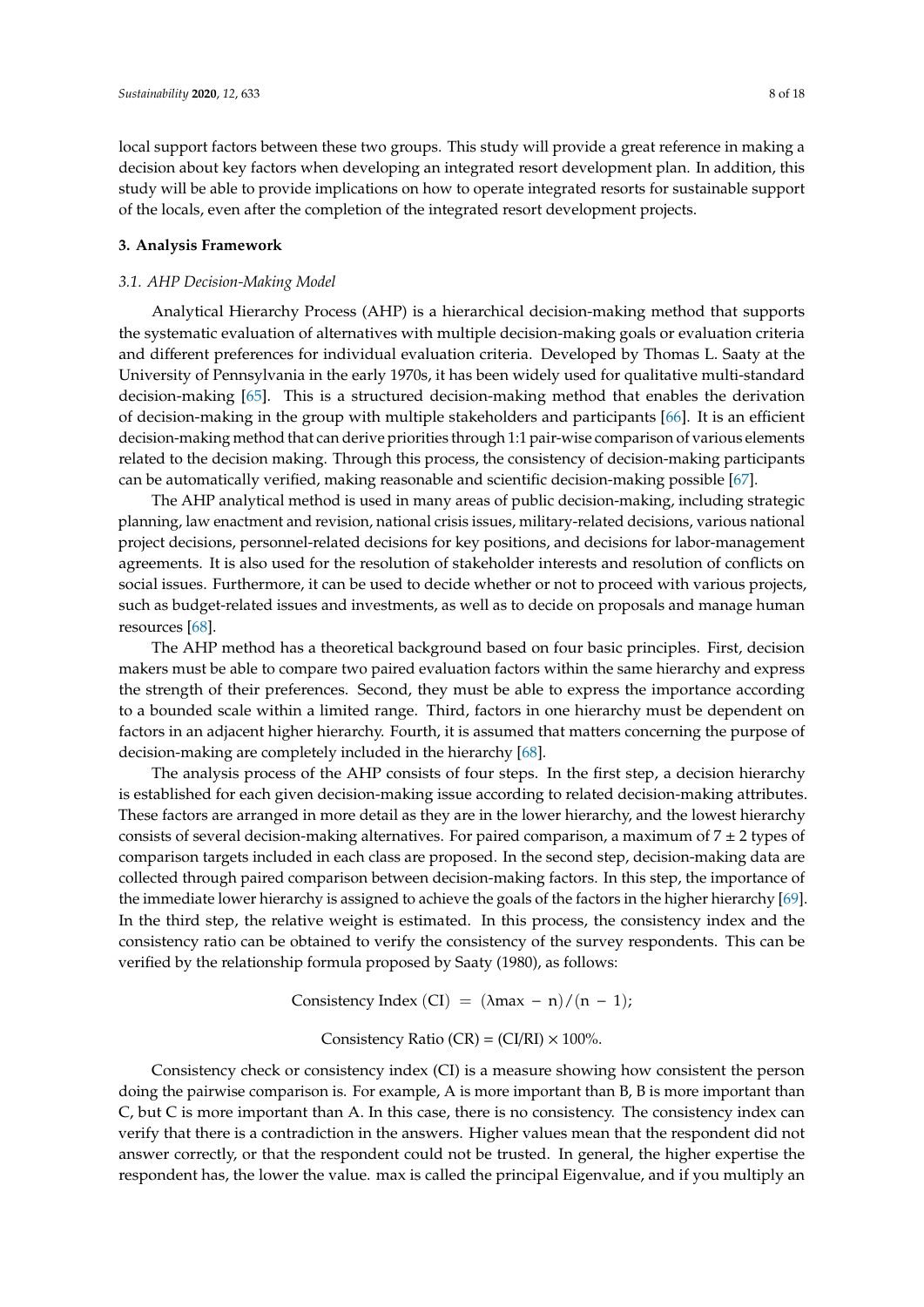$n \times n$  square matrix [A] by  $n \times 1$  weight matrix [W], you can get a new  $n \times 1$  weighted vector matrix [Y], Using this weighted vector matrix  $Y_1, \ldots, Y_n$  and weights  $W_1, \ldots, W_n$ , you can get  $\lambda$ max. This can be expressed as the following formula:

$$
[A] \times [W] = [Y],
$$

and,

## $(Y1/W1 + Y2/W2 + ... + Yn/Wn)/n = \lambda max.$

RI refers to the random index, which is a value obtained by calculating an average consistency index by an inverse matrix, and it indicates the permissible limit. CR refers to the consistency ratio, expressed in percentage (%). The consistency index is considered consistent when the CI value is 0.1 or less, and is reflected in the decision-making. In the fourth step, various alternatives are synthesized to obtain their relative weights. The ranking of the importance of the factors in the top hierarchy and the ranking of the importance of the factors in each lower hierarchy can be obtained.

## *3.2. Research Method*

To analyze the importance of local support factors on integrated resort development, the following processes were conducted.

First, the primary selection of factors that have an effect on local support was made. To this end, the factors used in previous studies were extracted, and among them, the factors used in many studies were selected first, and the characteristics of the variables were combined and integrated into the higher factors (Table [1\)](#page-8-0).

<span id="page-8-0"></span>

| Category      | Sub-Factors                                   | Ko D.H.,<br>Kim H.J.<br>(2003) | Lee H.S.<br>(2004) | Lee E.S.<br>(2010) | Huh<br>S.R.<br>(2010) | Jeong<br>S.H.<br>(2014) | Hong<br>S.B.<br>(2017) | Song<br>J.H,<br>Ko K.S.<br>(2014) | Han J.S,<br>Moon H.C.,<br>Yoon J.H<br>(2018) |
|---------------|-----------------------------------------------|--------------------------------|--------------------|--------------------|-----------------------|-------------------------|------------------------|-----------------------------------|----------------------------------------------|
| Economy       | Increase in jobs<br>Real estate price         |                                |                    |                    |                       |                         |                        |                                   |                                              |
|               | Revitalization of<br>local economy            |                                |                    |                    |                       |                         |                        |                                   |                                              |
|               | Income of<br>residents                        |                                |                    |                    |                       |                         |                        |                                   |                                              |
| Environment   | Landscape<br>Transportation<br>infrastructure |                                |                    |                    |                       |                         |                        |                                   |                                              |
|               | Infrastructure<br>Maintenance                 |                                |                    |                    |                       |                         |                        |                                   |                                              |
|               | Improvement of<br>local image                 |                                |                    |                    |                       |                         |                        |                                   |                                              |
| Socio-culture | Improvement of<br>cultural life               |                                |                    |                    |                       |                         |                        |                                   |                                              |
|               | Diversification of<br>leisure activities      |                                |                    |                    |                       |                         |                        |                                   |                                              |
|               | Improvement of<br>educational<br>environment  |                                |                    |                    |                       |                         |                        |                                   |                                              |

**Table 1.** Local support factors in previous studies.

Second, a focus group interview (FGI) was conducted to fix the primary factors. A total of five experts were interviewed to select a group of experts. The group of experts was composed of two Japanese integrated resort experts and three Korean integrated resort experts. The Japanese integrated resort experts currently act as the executives of game consoles and pachinko companies in Japan, and they are experts in planning casino introduction and integrated resort development projects in Japan. The Korean integrated resort experts were executives and team leaders of the company that operates an integrated resort in Yeongjongdo Island (Table [2\)](#page-9-0).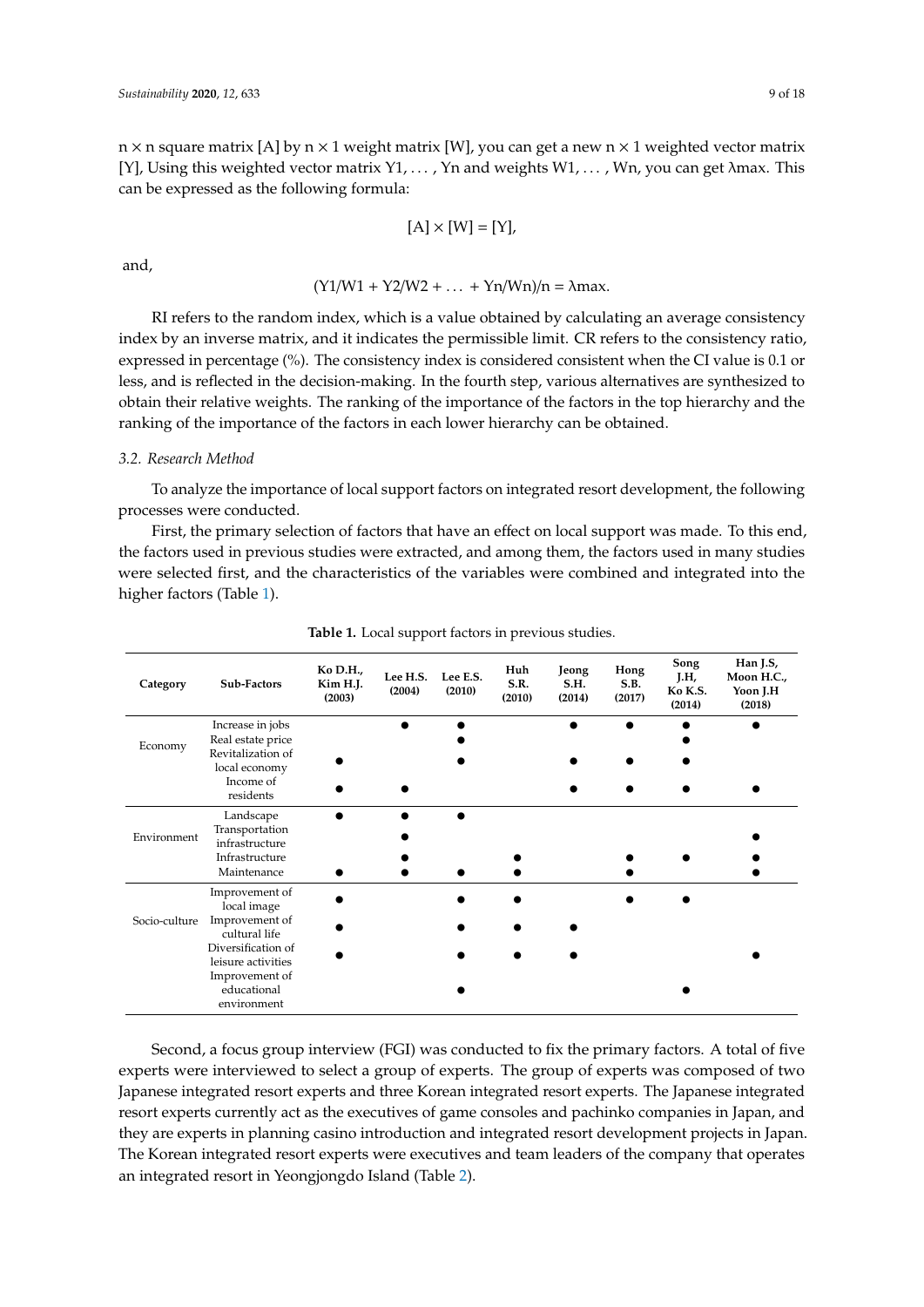<span id="page-9-0"></span>

| Group                                       | Company                             | Experience                       |  |
|---------------------------------------------|-------------------------------------|----------------------------------|--|
| Korean<br>developer/operator (three people) | P company<br>P company<br>P company | 25 years<br>23 years<br>18 years |  |
| Japanese<br>developer/operator (two people) | S company<br>S company              | 30 years<br>24 years             |  |
| Total                                       | five people                         |                                  |  |

**Table 2.** Focus group composition.

Third, for the selection of final factors, the upper-concept factors were arranged first to fit the AHP, and then the lower-concept factors were arranged to form a stepwise model.

Fourth, the analysis of the importance of each factor was conducted using the AHP method. After creating the questionnaire items, the survey was conducted separately, targeting the academic society, licensing agencies, multi-resort operators, and local residents.

Finally, the analysis was conducted based on the collected survey sheets that met the permissible standard of the consistency index.

## *3.3. Index Selection*

### 3.3.1. Index Selection through Previous Studies

The factors affecting local support were organized and classified through previous studies. The factors can be largely divided into economic, environmental, and socio-cultural category. A total of 12 sub-factors, 4 for each major category, were selected.

#### 3.3.2. Focus Group Interview (FGI)

A focus group interview was conducted with 12 sub-factors, and five experts who developed and are operating integrated resort were selected for the interview. Not only domestic experts but also Japanese experts who want to develop casino-based integrated resorts in the near future participated in the interview and gave us various and fresh opinions.

## 3.3.3. Index Selection for Final Analysis

While carrying the FGI, there were no major differences in the opinion of the experts for the economic, environmental, and socio-cultural factors. However, the experts expressed their opinion that revitalization of surrounding area, not the improvement of educational environment, should be added to the socio-cultural category, and their opinions were adopted as majority opinion. In addition, many experts expressed the opinion that sustainability is an important factor affecting the local support of development projects, which was adopted. Three sub-factors, such as revitalization of the local community, revitalization of the government's tourism policy, and inflow of outside population, were additionally adopted. In order to ensure the consistency of the survey from the stage of index selection, sub-factors were managed so that their number did not exceed four for each category factor, and only the majority opinions were used in the opinion gathering. There were other opinions, such as "redistribution of development profits to the region", "service in local regions", and "return of profits to society", but they were excluded as minority opinions. Because this study intended to analyze the importance of local support factors for the development of integrated resorts, negative factors in previous studies were excluded and additional factors were finally selected among positive factors.

As a result, four additional sub-factors were finally selected by adding the sustainability category, selected through FGI, to the economic, environmental, and socio-cultural categories. In the economy category, sub-factors such as "increase in jobs", "increase in real estate prices", "revitalization of local economy", and "increase in income of local residents" were selected, and in the environment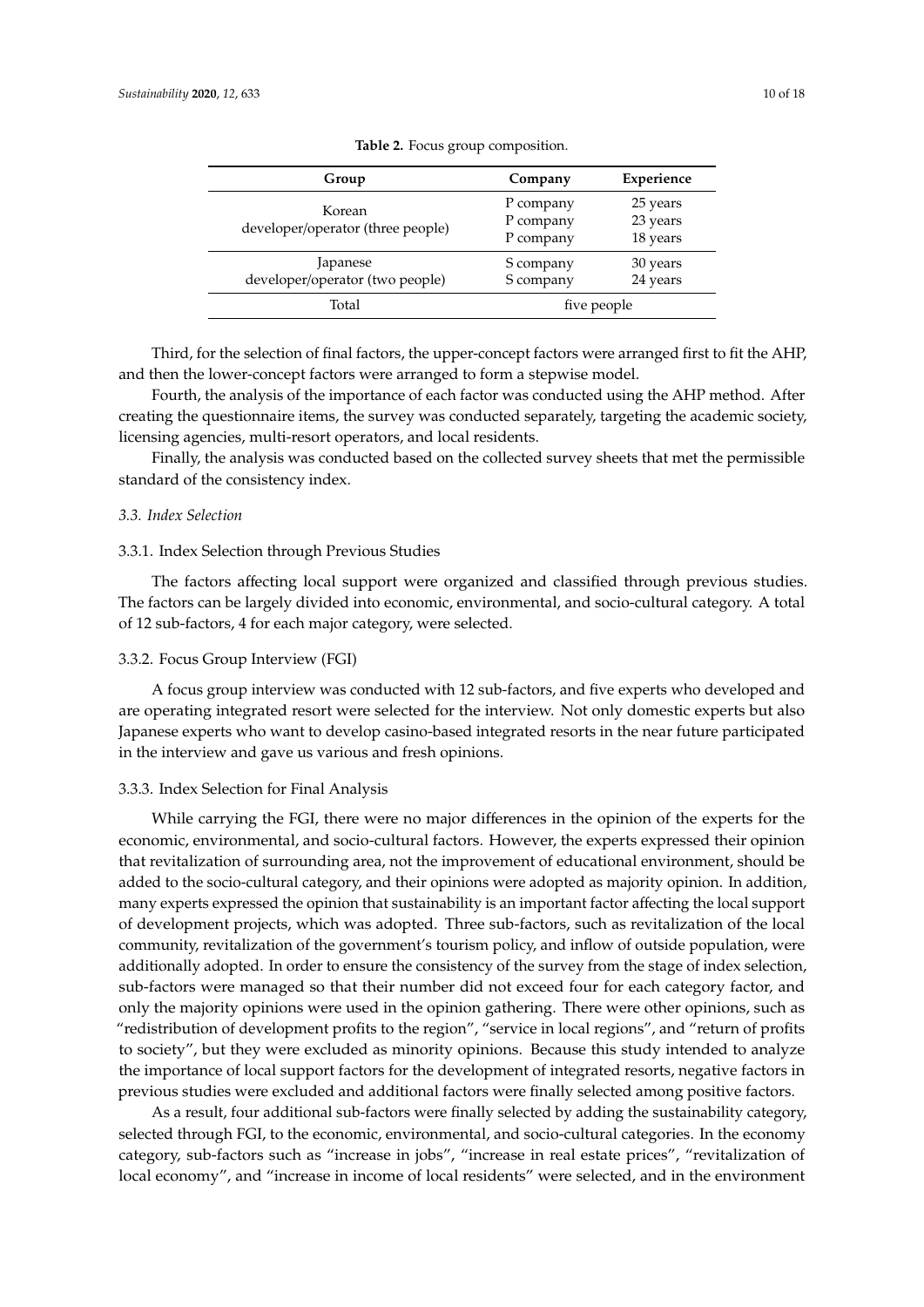category, items such as "improvement of landscape", "improvement of transportation infrastructure", "improvement of infrastructure", and "improvement of public facility maintenance" were selected. In the socio-cultural category, items such as "improvement of local image", "improvement of social life level", "diversification of leisure activities", and "improvement of educational environment" were selected. In the sustainability category, items such as "revitalization of local community", "revitalization of the government's tourism policy", and "inflow of outside population" were selected (Table [3\)](#page-10-0).

<span id="page-10-0"></span>

|                                  |                         | Increase in jobs                                   | Creation of local jobs through integrated<br>resort development                                                |  |
|----------------------------------|-------------------------|----------------------------------------------------|----------------------------------------------------------------------------------------------------------------|--|
|                                  | Economy category        | Revitalization of local<br>economy                 | Revitalization of economy in connection<br>with integrated resorts in local region                             |  |
| Local support for                |                         | Increase in real estate<br>prices                  | Increase in land and housing prices through<br>integrated resort development                                   |  |
| integrated resort<br>development |                         | Revitalization of<br>investment from outside       | Revitalization of investment in tourism by<br>outside investors                                                |  |
|                                  | Environment category    | Improvement of<br>transportation<br>infrastructure | Improvement of transportation<br>infrastructure, such as the expansion of<br>traffic facilities and road width |  |
|                                  |                         | Improvement of<br>infrastructure                   | Improvement of infrastructure, such as<br>district heating, gas, waste treatment<br>facilities                 |  |
|                                  |                         | Improvement of facility<br>maintenance             | Improvement of the number of<br>maintenance and quality of existing<br>facilities in the local region          |  |
|                                  |                         | Improvement of<br>landscape                        | Improvement of the landscape of IR<br>development areas and surrounding areas                                  |  |
|                                  |                         | Improvement of local<br>image                      | Formation of landmark style local image as<br>a tourism area                                                   |  |
|                                  | Socio-culture category  | Revitalization of<br>surrounding areas             | Revitalization of neighboring areas through<br>integrated resorts                                              |  |
|                                  |                         | Increase in leisure<br>activities                  | Expansion of the opportunity for leisure<br>activities following the revitalization of<br>local region         |  |
|                                  |                         | Diversification of<br>cultural events              | Holding various kinds of art events,<br>concerts, and entertainment events                                     |  |
|                                  | Sustainability category | Revitalization of local<br>community               | Consistent revitalization of local<br>communities and exchanges among local<br>residents                       |  |
|                                  |                         | Revitalization of tourism<br>policy                | Government's consistent improvement and<br>support of tourism policy                                           |  |
|                                  |                         | Inflow of outside<br>population                    | Continuous inflow of outside population                                                                        |  |

**Table 3.** Analytical Hierarchy Process (AHP) model related to local support.

## **4. Analysis of Importance of Local Support Factors**

#### *4.1. Questionnaire Survey and Data Collection*

The questionnaire was organized into major categories and sub-categories based on the factors decided in the focus group interview, and the decision-making hierarchy was presented to survey respondents to show that the purpose of the survey was to evaluate the comparative importance of factors. The survey respondents consisted of academia, licensing agencies, integrated resort operators, and local residents, and we tried to identify the differences in their views and opinions. A total of 70 survey sheets were distributed and 60 sheets were collected, with a collection rate of 85.7%. Of the collected sheets, we identified 50 valid sheets that met the permissible standard of the consistency index. The valid questionnaire sheets accounted for 83.3% of collected sheets (Table [4\)](#page-11-0).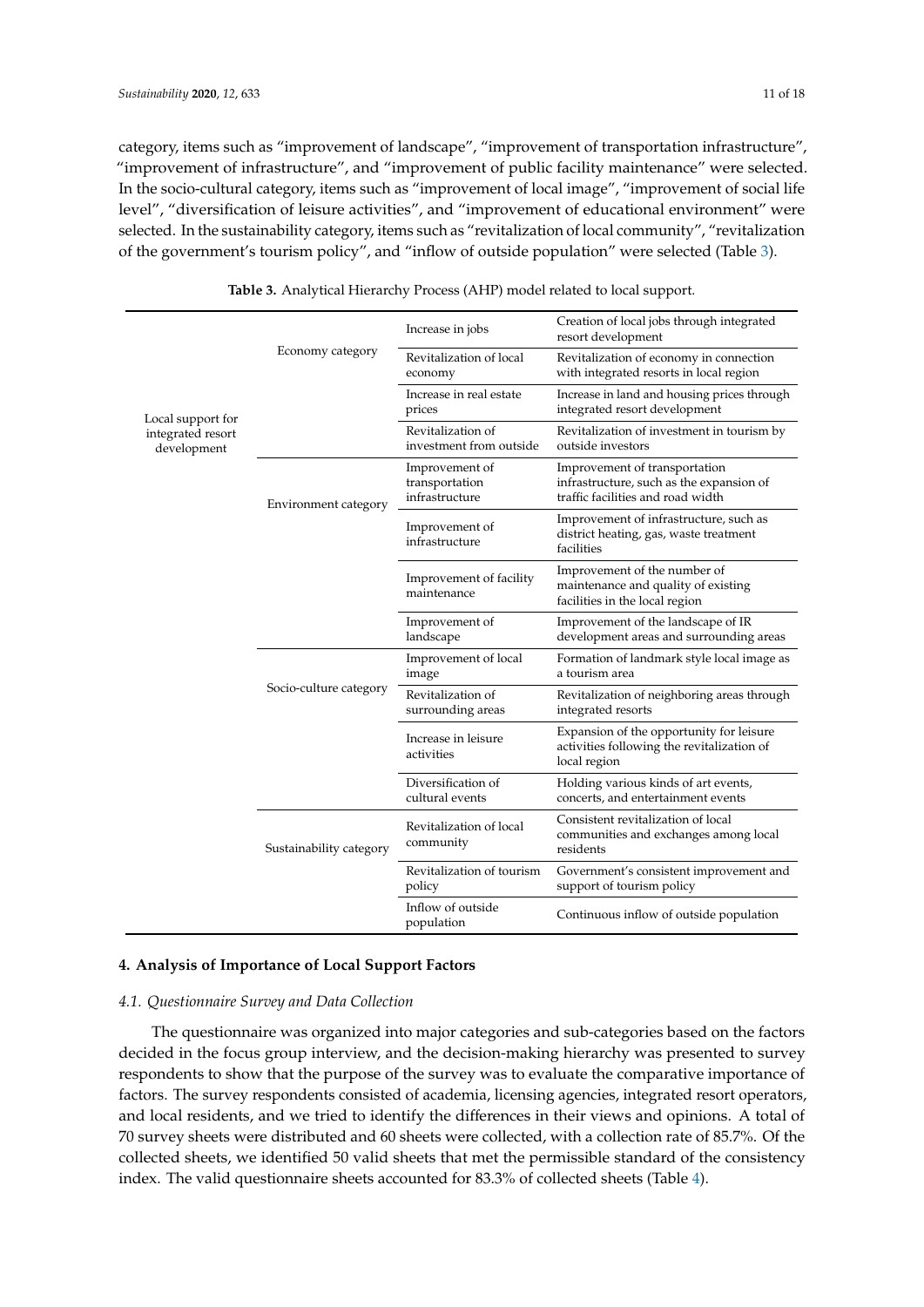<span id="page-11-0"></span>

| <b>Division</b> | Academia | <b>Operators</b> | Licensing<br>Agencies | Local<br><b>Residents</b> | <b>Total</b> |
|-----------------|----------|------------------|-----------------------|---------------------------|--------------|
| Distributed     |          | 15               | 22                    | 26                        | 70           |
| Collected       | 5        | 15               | 17                    | 23                        | 60           |
| Valid           | 5        | 10               | 15                    | 20                        | 50           |
| Percentage (%)  | -        | -                | -                     |                           | 83.3         |

**Table 4.** Questionnaire sheet collection results.

By conducting a group interview, the first step, we derived factors from previous studies' items and reflected them in this study. We also derived three factors: "revitalization of local community", "revitalization of government's tourism policy", and "inflow of outside population" in the sustainability category.

The questionnaire items consisted of seven-point scales and the consistency of each questionnaire was examined before deriving the results after coding—the consistency was in the range of 1–5%. Therefore, less than 10% of the reliability reference value was confirmed.

### *4.2. Results of Importance Analysis*

The analysis of local support factors on the development of integrated resort was conducted, targeting academia, operators, licensing agencies, and local residents. A comprehensive analysis was also conducted to derive the differences in their opinions. The results of the analysis are shown in Table [5.](#page-12-0)

Judging from the importance from the standpoints of experts and local residents, the environment and socio-culture were the most important, followed by sustainability and economy.

Among the sub-factors of economy, academia showed importance in the order of increase in real estate prices, revitalization of outside investment, revitalization of local economy, and job creation. For operators, the importance was placed in the order of increase in real estate prices, revitalization of outside investment, revitalization of local economy, and job creation, and for licensing agencies, the importance was placed in the order of increase in real estate prices, revitalization of outside investment, revitalization of local economy, and job creation. For local residents, the importance was placed in the order of revitalization of outside investment, increase in real estate prices, revitalization of local economy, and job creation.

Among the sub-factors of environment, academia showed importance in the order of landscape, public facility maintenance, infrastructure, and transportation infrastructure. For operators, the importance was placed in the order of public facility maintenance, landscape, infrastructure, and transportation infrastructure. For licensing agencies, the importance was placed in the order of public facility maintenance, landscape, infrastructure, and transportation infrastructure. For local residents, the importance was placed in the order of public facility maintenance, infrastructure, landscape, and transportation infrastructure.

Among the sub-factors of socio-culture, academia showed importance in the order of diversification of cultural events, expansion of leisure activity opportunities, revitalization of tourism in surrounding areas, and improvement of local image. For operators, the importance was placed in the order of expansion of leisure activity opportunities, diversification of cultural events, revitalization of tourism in surrounding areas, and improvement of local image. For licensing agencies, the importance was placed in the order of expansion of leisure activity opportunities, diversification of cultural events, improvement of local image, and revitalization of tourism in surrounding areas. For local residents, the importance was placed in the order of revitalization of tourism in surrounding areas, improvement of local image, expansion of leisure activity opportunities, and diversification of cultural events.

Lastly, among the sub-factors of sustainability, academia showed importance in the order of revitalization of tourism policy, inflow of outside population, and revitalization of local community.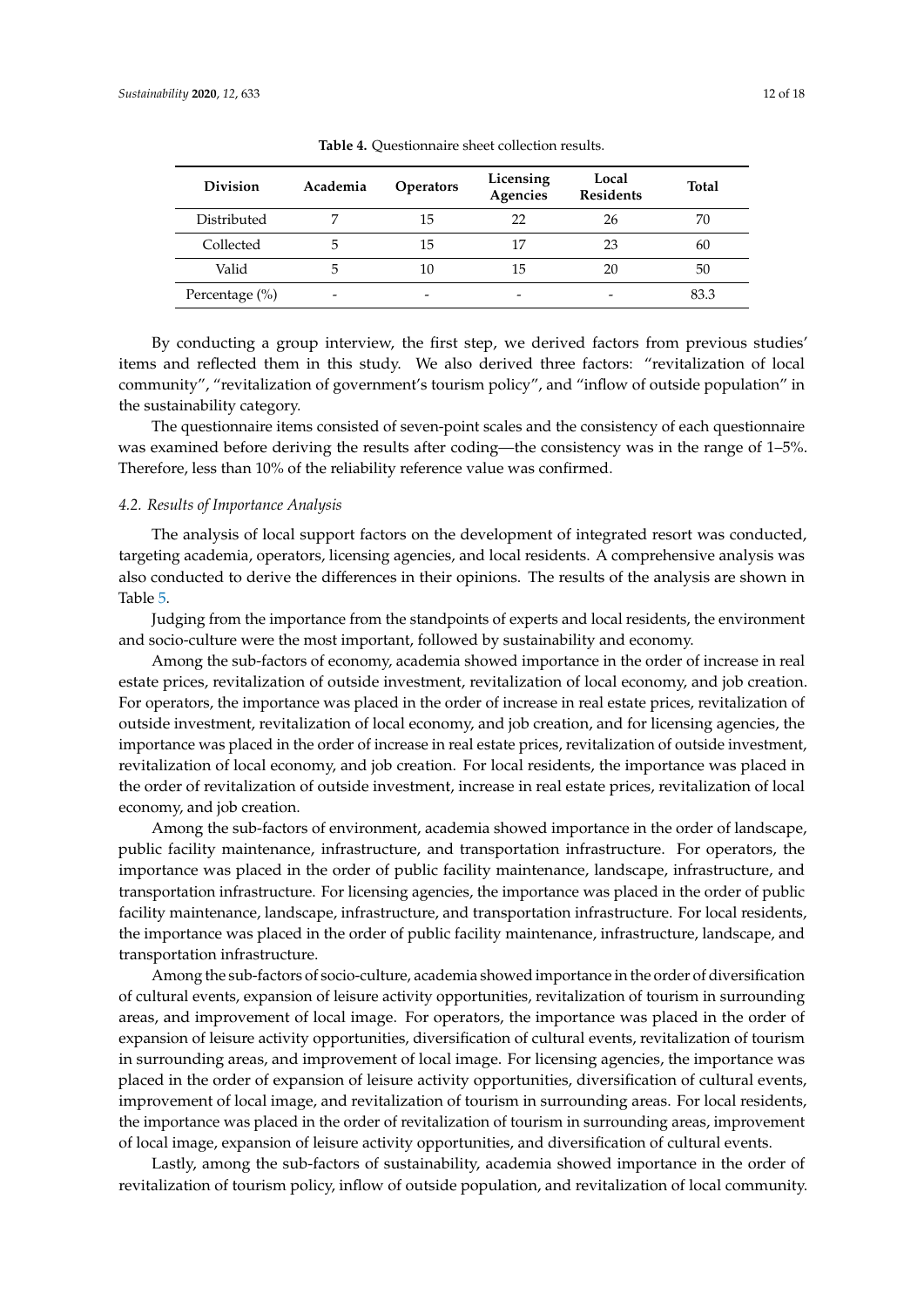For operators, the importance was placed in the order of revitalization of tourism policy, inflow of outside population, and revitalization of local community. For licensing agencies, the importance was placed in the order of inflow of outside population, revitalization of tourism policy, and revitalization of local community. For local residents, the importance was placed in the order of inflow of outside population, revitalization of tourism policy, and revitalization of local community. placed in the order of revitalization of tourism policy, inflow de population, revitalization of tourism policy, and revi de population, revitalization of tourism policy, and revitalization to the immersion correct details policy, and revitalization of local community. poncy, and revitalization of local community.

<span id="page-12-0"></span>

| Category                  | <b>Factors</b>                    |          | <b>Ranking (Total Ranking)</b> | Figure                |                           |                                                                                                |
|---------------------------|-----------------------------------|----------|--------------------------------|-----------------------|---------------------------|------------------------------------------------------------------------------------------------|
| (Importance)              |                                   | Academia | Operators                      | Licensing<br>Agencies | Local<br><b>Residents</b> |                                                                                                |
| Economy<br>(0.186)        | <b>Jobs</b>                       | 4(15)    | 4(15)                          | 4(13)                 | 4(15)                     | Investmen                                                                                      |
|                           | Revitalization of<br>economy      | 3(12)    | 3(14)                          | 3(12)                 | 3(14)                     | R orig<br><b>Besidents</b><br>Il Agencies<br><b>D</b> Operators<br>R. econo<br>a Arademia      |
|                           | Increase in real<br>estate prices | 1(5)     | 1(10)                          | 1(4)                  | 2(11)                     | kbs                                                                                            |
|                           | Revitalization of<br>investment   | 2(11)    | 2(12)                          | 2(6)                  | 1(5)                      | 0.300 0.400 0.500<br>0.000<br>0.100<br>0.200                                                   |
| Environment<br>(0.273)    | Transportation                    | 4(9)     | 4(9)                           | 4(15)                 | 4(12)                     | Landscap                                                                                       |
|                           | Infrastructure                    | 3(7)     | 3(8)                           | 3(14)                 | 2(7)                      | Maintenand<br><b>Baccients</b><br>Il Agencies<br>Operators<br>Infrastructur<br><b>Academia</b> |
|                           | Maintenance                       | 2(2)     | 1(1)                           | 1(5)                  | 1(3)                      | Transportation<br>0.200 0.300 0.400 0.500<br>n con<br>0.100                                    |
|                           | Landscape                         | 1(1)     | 2(2)                           | 2(10)                 | 3(8)                      |                                                                                                |
| Socio-culture             | Image                             | 4(14)    | 4(13)                          | 3(9)                  | 2(9)                      | Cultural ev                                                                                    |
| (0.273)                   | Revitalization of<br>tourism      | 3(10)    | 3(7)                           | 4(11)                 | 1(6)                      | Recreatio<br><b>P</b> Residents<br>Il Agencies<br>Operators<br>R. tourism<br>Academia          |
|                           | Recreation                        | 2(8)     | 1(4)                           | 1(1)                  | 3(10)                     | 0.200<br>0.300<br>0.400<br>0.000<br>0.100                                                      |
|                           | Cultural events                   | 1(6)     | 2(5)                           | 2(2)                  | 4(13)                     |                                                                                                |
| Sustainability<br>(0.268) | Revitalization of<br>society      | 3(13)    | 3(11)                          | 3(8)                  | 3(4)                      | I. population                                                                                  |
|                           | Revitalization of<br>policy       | 1(3)     | 1(3)                           | 2(7)                  | 2(2)                      | <b>Besidents</b><br>Il Azendes<br>8. polic<br>Operator<br>Academia                             |
|                           | Inflow of<br>population           | 1(3)     | 2(6)                           | 1(3)                  | 1(1)                      | R. society<br>0.000 0.100 0.200 0.500 0.400 0.500 0.600                                        |

Table 5. Ranking of the importance of factors in each category. g of the importance of factors in each category. g of the importance of factors in each category.

## *4.3. Results of Comprehensive Analysis*

The ranking of the importance of major category factors is shown in Table [6](#page-13-0) below. The academia and operators considered the environment as the most important factor, and licensing agencies considered the socio-culture as the most important factor. Local residents considered the sustainability as the most important factor.

Among a total of 15 sub-factors, the top 5 factors were comparatively important factors from the standpoint of the expert group and local residents. Therefore, the analysis results can be summarized as follows.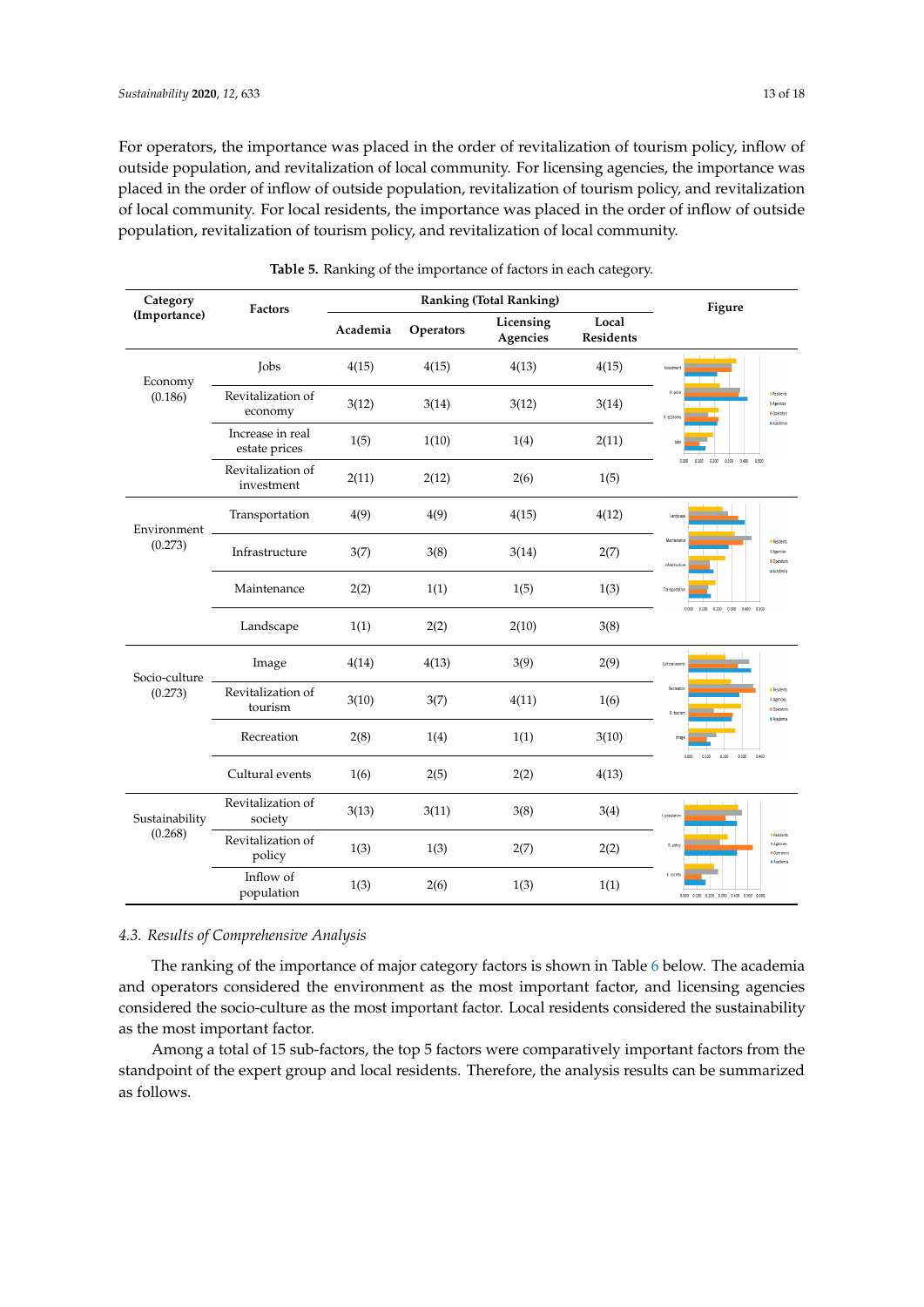<span id="page-13-0"></span>

| Ranking | Category       | Academia | <b>Operators</b> | Licensing<br>Agencies | Local<br><b>Residents</b> |
|---------|----------------|----------|------------------|-----------------------|---------------------------|
|         | Economy        | 0.188    | 0.092            | 0.242                 | 0.200                     |
| 2       | Environment    | 0.396    | 0.408            | 0.185                 | 0.251                     |
| 3       | Socio-culture  | 0.220    | 0.278            | 0.340                 | 0.224                     |
| 4       | Sustainability | 0.197    | 0.223            | 0.234                 | 0.325                     |

**Table 6.** Importance of major category factors.

The academia placed the importance in the order of landscape, maintenance of public facilities, revitalization of government's tourism policy, and population inflow. The operators placed the importance in the order of maintenance of public facilities, landscape, revitalization of government's tourism policy, expansion of leisure activities, and diversification of cultural events. The licensing agencies placed the importance in the order of expansion of opportunities for leisure activity, diversification of cultural events, inflow of outside population, increase in real estate prices, and maintenance of public facilities. The local residents place the importance in the order of inflow of outside population, revitalization of government's tourism policy, maintenance of public facilities, revitalization of local community, and revitalization of outside investment (Table [7\)](#page-13-1).

<span id="page-13-1"></span>

| Major          | Sub-Factors                       | Academia |    |                                              | <b>Operators</b> |                           | <b>Licensing Agencies</b> |                           | <b>Local Residents</b> |  |
|----------------|-----------------------------------|----------|----|----------------------------------------------|------------------|---------------------------|---------------------------|---------------------------|------------------------|--|
| Category       |                                   |          |    | <b>Importance Ranking Importance Ranking</b> |                  | <b>Importance Ranking</b> |                           | <b>Importance Ranking</b> |                        |  |
|                | <b>Tobs</b>                       | 0.026    | 15 | 0.009                                        | 15               | 0.037                     | 13                        | 0.038                     | 15                     |  |
| Economy        | Revitalization<br>of economy      | 0.041    | 12 | 0.021                                        | 14               | 0.038                     | 12                        | 0.045                     | 14                     |  |
|                | Increase in real<br>estate prices | 0.079    | 5  | 0.033                                        | 10               | 0.090                     | $\overline{4}$            | 0.047                     | 11                     |  |
|                | Revitalization<br>of investment   | 0.041    | 11 | 0.029                                        | 12               | 0.076                     | 6                         | 0.069                     | 5                      |  |
|                | Transportation                    | 0.061    | 9  | 0.052                                        | 9                | 0.026                     | 15                        | 0.047                     | 12                     |  |
| Environment    | Infrastructure                    | 0.069    | 7  | 0.060                                        | 8                | 0.027                     | 14                        | 0.064                     | 7                      |  |
|                | Maintenance                       | 0.110    | 2  | 0.155                                        | 1                | 0.081                     | 5                         | 0.081                     | 3                      |  |
|                | Landscape                         | 0.156    | 1  | 0.141                                        | 2                | 0.051                     | 10                        | 0.059                     | 8                      |  |
|                | Image                             | 0.027    | 14 | 0.028                                        | 13               | 0.053                     | 9                         | 0.058                     | 9                      |  |
| Socio-culture  | Revitalization<br>of tourism      | 0.053    | 10 | 0.069                                        | 7                | 0.048                     | 11                        | 0.066                     | 6                      |  |
|                | Leisure<br>activities             | 0.063    | 8  | 0.104                                        | 4                | 0.123                     | $\mathbf{1}$              | 0.053                     | 10                     |  |
|                | Cultural events                   | 0.077    | 6  | 0.077                                        | 5                | 0.115                     | 2                         | 0.046                     | 13                     |  |
| Sustainability | Revitalization<br>of society      | 0.033    | 13 | 0.030                                        | 11               | 0.062                     | 8                         | 0.076                     | $\overline{4}$         |  |
|                | Revitalization<br>of policies     | 0.082    | 3  | 0.120                                        | 3                | 0.065                     | 7                         | 0.111                     | $\overline{2}$         |  |
|                | Population<br>inflow              | 0.082    | 3  | 0.073                                        | 6                | 0.106                     | 3                         | 0.138                     | $\mathbf{1}$           |  |

**Table 7.** Analysis results.

To sum up, expert groups, such as academia, operators, and licensing agencies, considered the environment and socio-culture as the important factors, while local residents considered the sustainability as the most important factor. On the contrary, the economy did not have much impact on local support compared to other factors.

The implication of this analysis is that the so-called expert groups considered the surrounding environment and socio-cultural factors important while the local residents considered the sustainability more important than other factors in developing integrated resorts.

## **5. Conclusions**

This purpose of this study was to analyze the importance of local support factors in the establishment and progress of integrated resort development plans and in the operation stage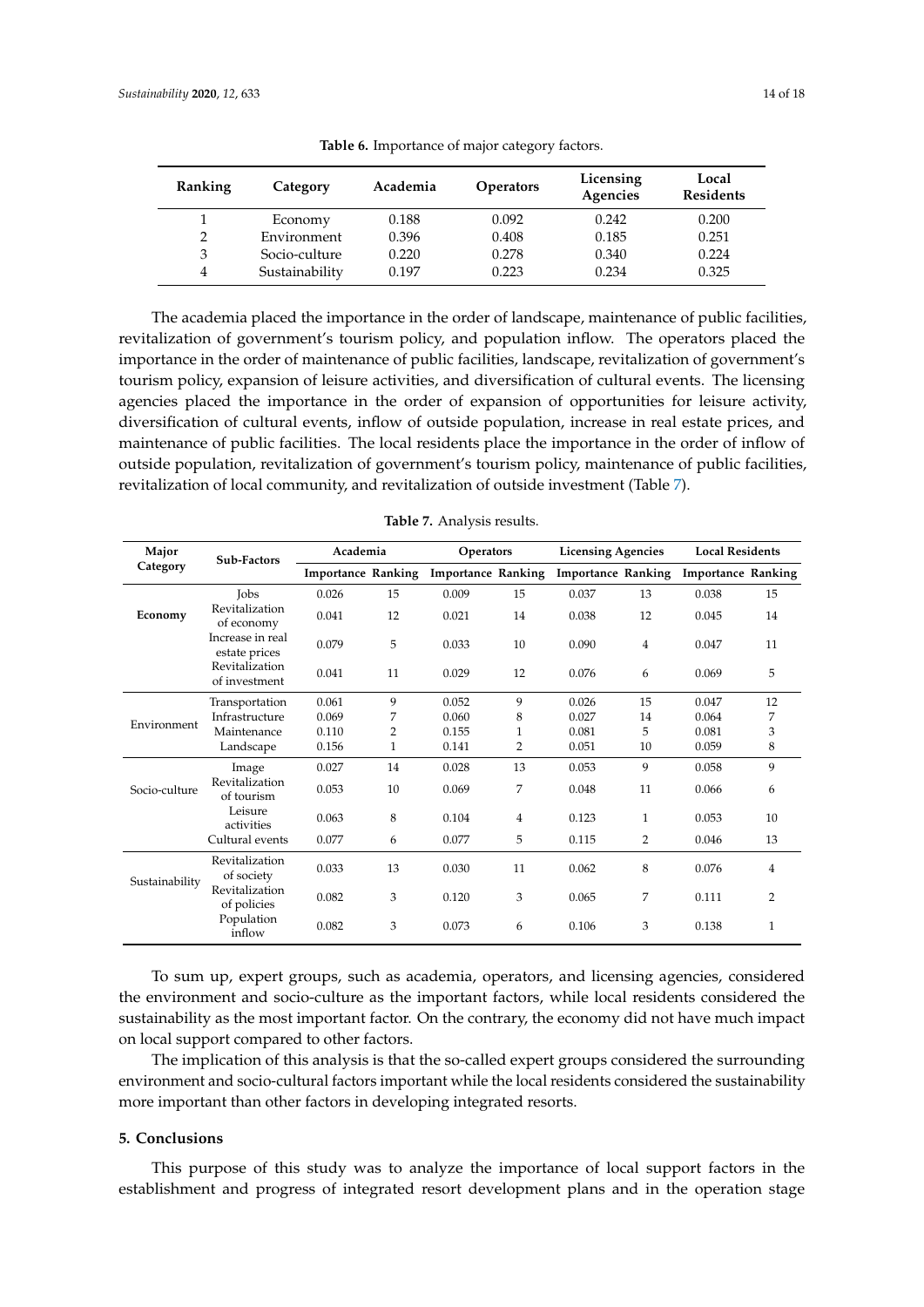after completion of the resort, and to provide basic data for the direction of development and operation plans for policymakers and project operators.

Casino-based integrated resorts started in the United States and settled in Asia, and Macau has already departed the activation stage and surpassed Las Vegas in revenue. In Northeast Asia, Korea is now in the beginning stage, and there will be more and more discussions related to this study in the future.

The results of this study can be summarized as follows.

First, the importance of local support factors was different depending on the standpoint of expert groups, such as integrated resort development planners and operators, and local residents. The expert groups considered environmental and socio-cultural aspects important, while the local residents considered the sustainability of the project as the most important, given the impact of the project on the local region in the process of its operation for decades after the establishment, progress, and completion of the development plan.

Second, among the sub-factors, the improvement of the surrounding environment and revitalization of the local community showed higher importance to some extent, because the integrated resorts are highly likely to be built at the outskirts of a city, not the downtown areas, due to the nature of the integrated resorts.

The implications of this study are as follows. The policymakers and project implementers who wish to proceed with integrated resort development projects should place more importance on environmental aspects and sustainability, rather than on economic aspects. Many people already know that the simple expectation for an increase in real estate prices or revitalization of the economy will be faced with much gap between the advertisement effect through the media and the actual reality. Therefore, additional and lasting effects are more important than direct effects of the development, which is interesting. This may be interpreted that high-level needs, rather than simple needs, are increasing in Korean society in the process of its advancement.

We can also think from the perspective of sustainable development. When developing a casino-based integrated resort, everyone who participated in the survey did not believe that economic impacts, such as land price fluctuations, economic revitalization, and increase in jobs in the region, were the most important, but they considered that other items were more important. In this respect, the big proposition of sustainable development is very much important. Therefore, the establishment and progress of the development plan as well as the actual operation of integrated resorts need to be carried out in a big framework of sustainability.

It is hoped that this study will serve as an important objective indicator for the decision-making of policy makers who establish policies and make plans for the development of integrated resorts. The establishment of policies for development plan is greatly affected by local support, and if the opinions of local residents were different from the ones that were originally expected, there will be great difficulty not only in development process but also in operation process.

In particular, for the development of integrated resorts combined with casinos, the integrated resort operators need to make continuous efforts to return the profit to the local community due to the negative recognition of casinos in the Korean society.

Furthermore, in establishing the development plan and estimating total project cost, the public or private business operators who carry out the IR development project will be able to establish concepts based on the results of this study.

This study derived the local support factors in the development of the integrated resorts and analyzed their importance. Currently, there are only three development projects in Yeongjongdo Island that fit the concept of integrated resorts, and the success of the integrated resorts in Yeongjongdo Island will have a positive effect on other regions where integrated resorts are planned. Recent cases of conflicts of opinion between Kangwon Land and local residents are not completely the same as the integrated resorts with casinos exclusively for foreigners. However, it was identified that if there is a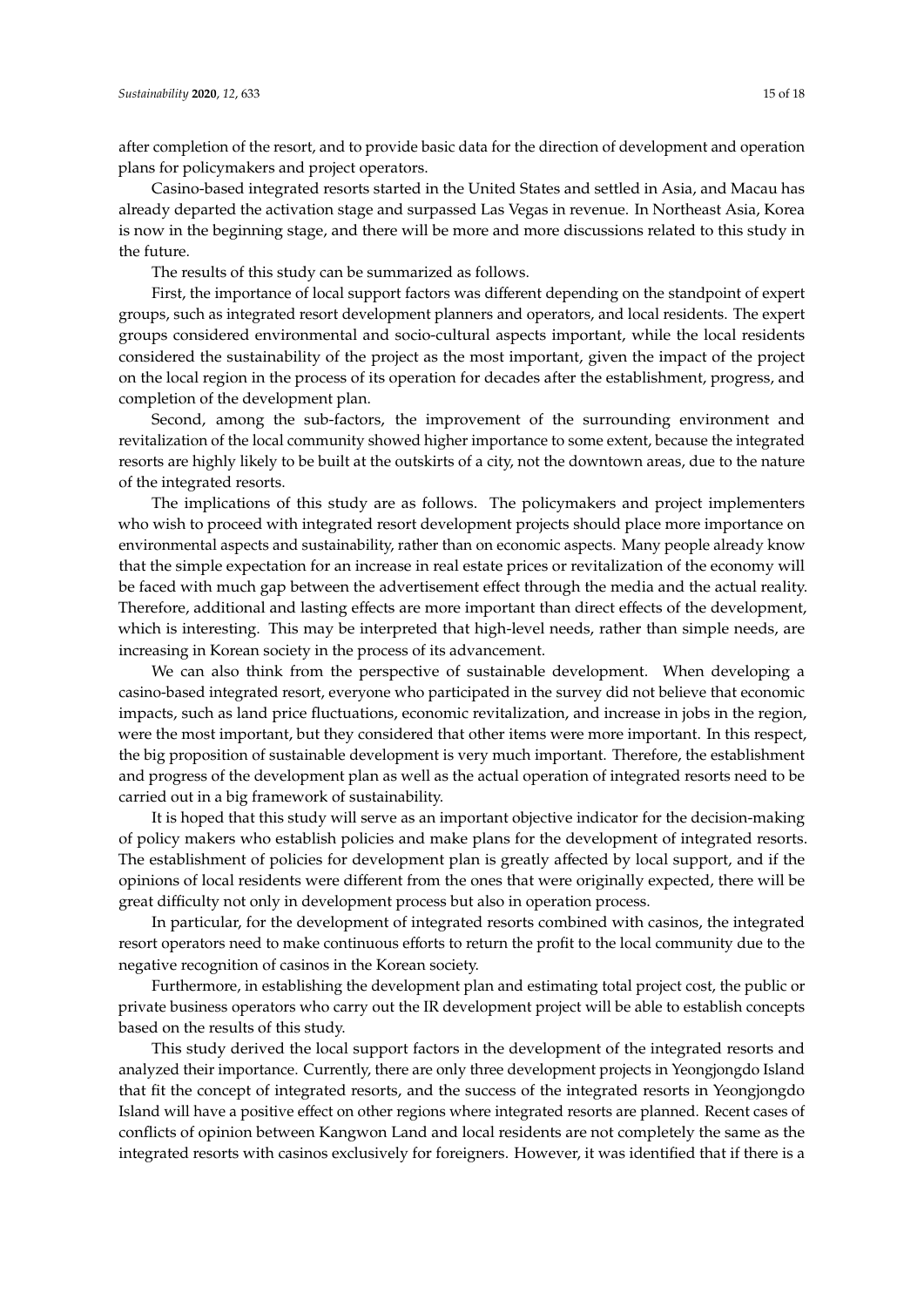sharp conflict between the opinions of local residents and IR operators, it will have a great impact on IR business.

Therefore, it is necessary for the policymakers and project operators to think more about how to contribute to the local region and what sustainable policies they can implement in the local region, not just assessing their success in terms of revenue.

This study is about the development of integrated resorts in Korea, which are still in the beginning stage, so it is true that there is a regional limitation in this study because we were not able to conduct the study on various integrated resorts in foreign regions, such as Macau, the Philippines, and Las Vegas. If we carry out further research on the opinions of residents and experts in those foreign regions in consideration of their regional characteristics, we will be able to produce more abundant and diverse research results.

**Author Contributions:** Conceptualization, K.N.; methodology, K.N.; software, K.N.; validation, K.N.; formal analysis K.N.; investigation, K.N.; resources, K.N.; data curation, K.N.; writing—original draft preparation, K.N.; writing—review and editing, K.N.; visualization, K.N.; supervision, K.N., M.-J.C. and M.-H.L.; project administration, K.N., M.-J.C. and M.-H.L.; funding acquisition, K.N., M.-J.C. and M.-H.L. All authors have read and agreed to the published version of the manuscript.

**Funding:** This research received no external funding.

**Acknowledgments:** The authors received help from M.J. Cho for editing this article.

**Conflicts of Interest:** The authors declare no conflict of interest.

#### **References**

- <span id="page-15-0"></span>1. Kangwon Land and Residents 'Conflict' over Casino Closing at 4 a.m. 2019. Available online: https://[news.sbs.](https://news.sbs.co.kr/news/endPage.do?news_id=N1005195237&plink=ORI&cooper=NAVER) co.kr/news/[endPage.do?news\\_id](https://news.sbs.co.kr/news/endPage.do?news_id=N1005195237&plink=ORI&cooper=NAVER)=N1005195237&plink=ORI&cooper=NAVER (accessed on 27 March 2019).
- <span id="page-15-1"></span>2. Regional Symbiosis of Kangwon Land with Nothing but Hump. 2019. Available online: http://[www.kwnews.](http://www.kwnews.co.kr/nview.asp?s=501&aid=219102900006) co.kr/nview.asp?s=501&aid=[219102900006](http://www.kwnews.co.kr/nview.asp?s=501&aid=219102900006) (accessed on 30 October 2019).
- <span id="page-15-2"></span>3. A Seminar on the Utilization of Forest and Nature in the Ruined Area of Gangwon Province, Newsis. 2019. Available online: http://www.newsis.com/view/?id=[NISX20191026\\_0000810789&cID](http://www.newsis.com/view/?id=NISX20191026_0000810789&cID=10899&pID=10800)=10899&pID=10800 (accessed on 26 October 2019).
- <span id="page-15-3"></span>4. Controversy about Alternative Business in Kangwon Land. 2019. Available online: http://[www.kado.net](http://www.kado.net/?mod=news&act=articleView&idxno=993716)/ ?mod=news&act=[articleView&idxno](http://www.kado.net/?mod=news&act=articleView&idxno=993716)=993716 (accessed on 25 October 2019).
- <span id="page-15-4"></span>5. "Lower the Floor and Give up the Casino" in 10 Years. 2019. Available online: https://[jejumbc.com](https://jejumbc.com/article/VwAvltPBrPOcg9b)/article/ [VwAvltPBrPOcg9b](https://jejumbc.com/article/VwAvltPBrPOcg9b) (accessed on 30 October 2019).
- <span id="page-15-5"></span>6. Kang, J.K.; Ma, K.R. The Impact of Regional Housing Price on Timing of First Marriage. *J. Korean Reg. Dev. Assoc.* **2017**, *29*, 97–110.
- <span id="page-15-6"></span>7. Jang, B.K. Method to construct Korean style integrated resorts. *Korea Tour. Policy* **2013**, *51*, 80–86.
- <span id="page-15-7"></span>8. 'Cruise Smoothly' at 'Inspire and Caesars' Integrated Resort in Yeongjong Island, Incheon. 2019. Available online: http://news.khan.co.kr/kh\_news/[khan\\_art\\_view.html?artid](http://news.khan.co.kr/kh_news/khan_art_view.html?artid=201910081607001&code=620104)=201910081607001&code= [620104](http://news.khan.co.kr/kh_news/khan_art_view.html?artid=201910081607001&code=620104) (accessed on 8 October 2019).
- <span id="page-15-8"></span>9. Midan City and Caesars's Bird's Eye View, Photos of Progress of Them. 2019. Available online: [https:](https://cafe.naver.com/yjfez/44503) //[cafe.naver.com](https://cafe.naver.com/yjfez/44503)/yjfez/44503 (accessed on 27 October 2019).
- <span id="page-15-9"></span>10. Paradise City Homepage. Available online: https://[www.p-city.com](https://www.p-city.com/front)/front (accessed on 27 October 2019).
- <span id="page-15-10"></span>11. Deutsche Bank. *Sands China 4Q Slight Miss on Premium Mass Slowdown*; Deutsche Bank: Frankfurt, Germany, 2019.
- <span id="page-15-11"></span>12. Credit Suisse. *Galaxy Entertainment Group—4Q18 Result in Line*; Credit Suisse: Zürich, Switzerland, 2019.
- <span id="page-15-12"></span>13. Thomson Reuters. *Event Transcript of Galaxy Entertainment Group Ltd Earnings Call*; Thomson Reuters: Toronto, ON, Canada, 2019.
- <span id="page-15-13"></span>14. Galaxy Entertainment Homepage. Available online: https://[www.galaxyentertainment.com](https://www.galaxyentertainment.com/en)/en (accessed on 27 October 2019).
- <span id="page-15-14"></span>15. Deutsche Bank. Wynn Macau 4Q Beat. In *Much Better Than Guidance*; Deutsche Bank: Frankfurt, Germany, 2019.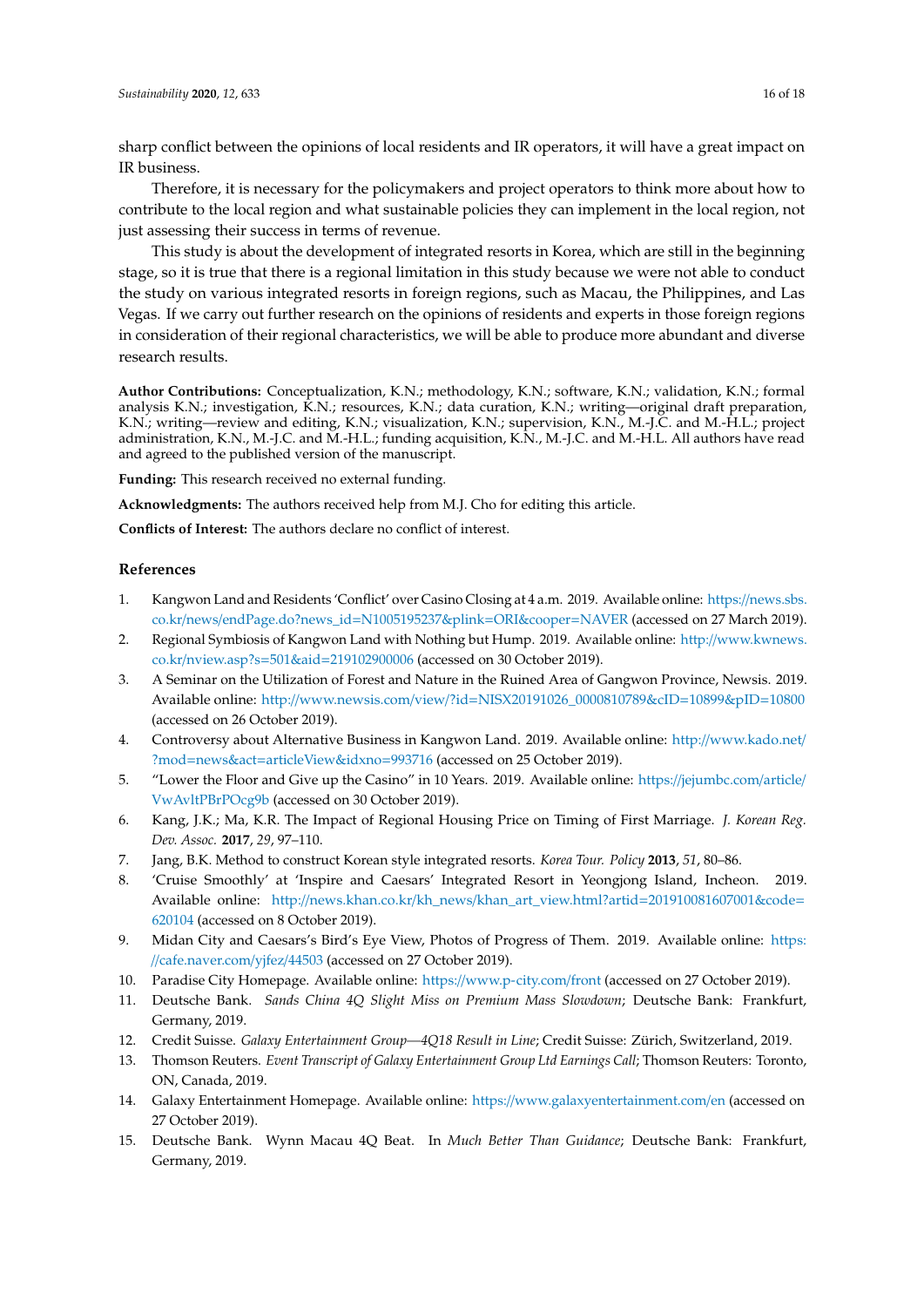- 16. Morgan Stanley. Wynn Macau, Limited 4Q Better than Guidance as Expected. In *Yet Weaker Than Peers*; Morgan Stanley: New York, NY, USA, 2019.
- 17. UBS Equities. First Read Wynn Macau \_Q318 EBITDA beat by c5%. In *Cautious Guidance for Q418E*; UBS: Zürich, Switzerland, 2018.
- <span id="page-16-0"></span>18. UBS Equities. *First Read Wynn Macau—Q418 EBITDA Better Than Management Had Guided*; UBS: Zürich, Switzerland, 2019.
- <span id="page-16-1"></span>19. Guotai Junan Research. Melco Resorts Entertainment New Entertainment Offerings Introduced. *Upgrade to Buy*. 2019. Available online: http://pdf.dfcfw.com/pdf/[H3\\_AP201903011301270206\\_1.pdf](http://pdf.dfcfw.com/pdf/H3_AP201903011301270206_1.pdf) (accessed on 27 October 2019).
- 20. HSBC. *Melco Resorts Entertainment [MLCO US]—Buy Firing on All Cylinders*; HSBC: London, UK, 2019.
- 21. Morgan, J.P. *Melco Resorts Entertainment We Like COD\_s Mass Momentum Potential and Valuation Here*, 2019.
- <span id="page-16-2"></span>22. UBS Equities. *First Read Meleo Resorts\_Q418 Slight Miss on Luck-Adj Basis; Mass Hold Improved in CoD*; UBS: Zürich, Switzerland, 2019.
- <span id="page-16-3"></span>23. Melco Resort Homepage. Available online: https://[www.melco-group.com](https://www.melco-group.com/en/melco-resorts.html)/en/melco-resorts.html (accessed on 27 October 2019).
- <span id="page-16-4"></span>24. Deutsche Bank. SJM 4Q Miss. In *Sell as Too Much Optimism Priced in*; Deutsche Bank: Frankfurt, Germany, 2019.
- 25. Morgan Stanley. SJM Holdings 4Q18 EBITDA Missed. In *Cotai Opening Still Far o*ff ; Morgan Stanley: New York, NY, USA, 2019.
- <span id="page-16-5"></span>26. UBS Equities. *First Read SJM—Q418 Missed on VIP Rolling*; UBS: Zürich, Switzerland, 2019.
- <span id="page-16-6"></span>27. SJM Homepage. Available online: http://[www.sjmholdings.com](http://www.sjmholdings.com/en)/en (accessed on 27 October 2019).
- <span id="page-16-7"></span>28. Morgan Stanley. MGM China Holdings Limited Strong beat in 4Q. In *Cotai Ramp to Continue*; Morgan Stanley: New York, NY, USA, 2019.
- <span id="page-16-8"></span>29. Morningstar. MGM China Undervalued Despite Near-Term Challenges. *Tables E*ffi*ciency Improved in Fourth Quarter*, 2019.
- <span id="page-16-9"></span>30. MGM China Homepage. Available online: https://[en.mgmchinaholdings.com](https://en.mgmchinaholdings.com/index.php)/index.php (accessed on 27 October 2019).
- <span id="page-16-10"></span>31. Deutsche Bank. Las Vegas Sands Corp. In *Q318 Results*; Deutsche Bank: Frankfurt, Germany, 2018.
- 32. MBS Homepage. Available online: https://[marinabaysands.com](https://marinabaysands.com) (accessed on 27 October 2019).
- <span id="page-16-11"></span>33. Sands Homepage. Available online: https://[www.sands.com](https://www.sands.com) (accessed on 27 October 2019).
- <span id="page-16-12"></span>34. CGSCIMB Research. *Genting Singapore-4Q18 Results Review Game on*. 2019. Available online: [https:](https://research.sginvestors.io/2019/02/genting-singapore-cgs-cimb-research-2019-02-21.html) //research.sginvestors.io/2019/02/[genting-singapore-cgs-cimb-research-2019-02-21.html](https://research.sginvestors.io/2019/02/genting-singapore-cgs-cimb-research-2019-02-21.html) (accessed on 27 October 2019).
- <span id="page-16-23"></span>35. Morgan Stanley. *Genting Singapore PLC Read-Across from MBS 4Q18 Result*; Morgan Stanley: New York, NY, USA, 2019.
- 36. Nomura. Genting Singapore 4Q in-line. *All Eyes on RWS Revamp and Japan*. 2019. Available online: [https:](https://research.sginvestors.io/2019/02/genting-singapore-maybank-kim-eng-research-2019-02-22.html) //research.sginvestors.io/2019/02/[genting-singapore-maybank-kim-eng-research-2019-02-22.html](https://research.sginvestors.io/2019/02/genting-singapore-maybank-kim-eng-research-2019-02-22.html) (accessed on 27 October 2019).
- <span id="page-16-13"></span>37. UBS Equities. *First Read Genting Singapore—Neutral Read-Thru from MBS in Q418*; UBS: Zürich, Switzerland, 2019.
- <span id="page-16-14"></span>38. UBS. *Bloomberry Resorts: Cessation of Coverage*; UBS: Zürich, Switzerland, 2017.
- <span id="page-16-15"></span>39. Morgan Stanley. *Travellers International Hotel Group: 2Q17 EBITDA Halved*; Morgan Stanley: New York, NY, USA, 2017.
- <span id="page-16-16"></span>40. Travellers Homepage. Available online: http://[www.travellers.com.ph](http://www.travellers.com.ph) (accessed on 27 October 2019).
- <span id="page-16-17"></span>41. Melco Resorts Homepage. Available online: https://[www.melco-resorts-philippines.com](https://www.melco-resorts-philippines.com) (accessed on 27 October 2019).
- <span id="page-16-18"></span>42. Morgan, J.P. *MGM Resorts International 4Q18 Takeaways*, 2019.
- 43. Barclays. *MGM Resorts International the End of An Era: Best Wishes Dan*, 2019.
- <span id="page-16-19"></span>44. MGM Homepage. Available online: https://[www.mgmresorts.com](https://www.mgmresorts.com/en.html)/en.html (accessed on 27 October 2019).
- <span id="page-16-20"></span>45. Morgan, J.P. *Caesars Entertainment 4Q18 Preview and Thoughts*, 2019.
- 46. Caesars Homepage. Available online: https://[www.caesars.com](https://www.caesars.com/corporate)/corporate (accessed on 27 October 2019).
- <span id="page-16-21"></span>47. Deutsche Bank. *Caesars Entertainment 4Q18 Results*; Deutsche Bank: Frankfurt, Germany, 2019.
- <span id="page-16-22"></span>48. Wyn Las Vegas Homepage. Available online: https://[www.wynnlasvegas.com](https://www.wynnlasvegas.com) (accessed on 27 October 2019).